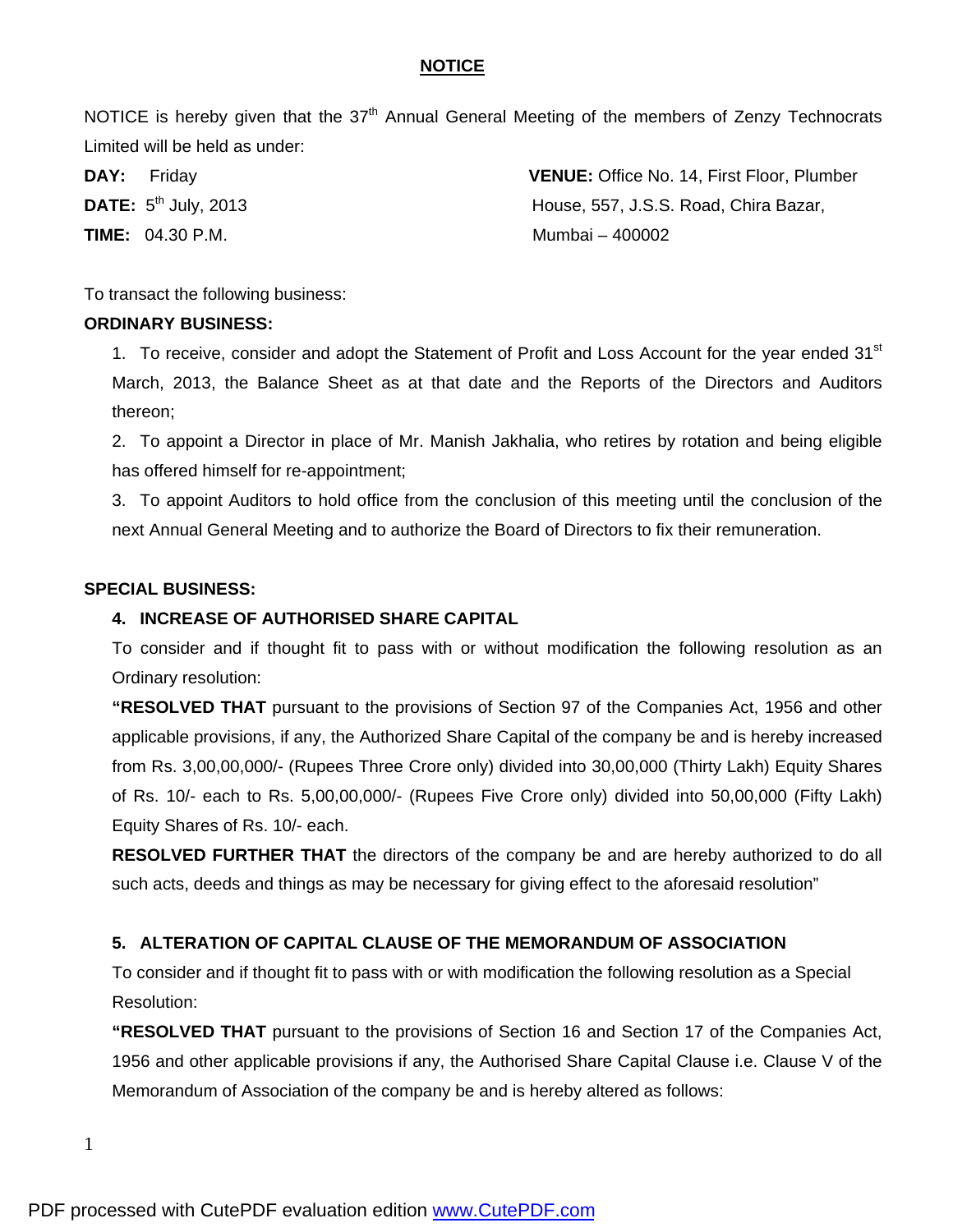V. The Authorised Share Capital of the company is Rs. 5,00,00,000/- (Rupees Five Crore only) divided into 50,00,000 (Fifty Lakh) Equity Shares of Rs. 10/- each with power for the company to increase or reduce the said Capital and to issue any part of its capital, original or increased with or without preference or priority or special privilege or subject to any postponement of rights or to any conditions or restriction and so that unless the condition of issue shall otherwise expressly declared every issue to the shares whether declared to be preference or otherwise shall be subject to the power hereinafter contained.

**RESOLVED FURTHER THAT** the directors of the company be and are hereby authorized to do all such acts, deeds and things as may be necessary for giving effect to the aforesaid resolution"

# **6. ALTERATION OF ARTICLES OF ASSOCIATION**

To consider and if thought fit to pass with or with modification the following Resolution as a Special Resolution:

**"RESOLVED THAT** pursuant to the provisions of Section 31 of the Companies Act, 1956, Article 2 of the Articles of Association of the Company be substituted with the following:

"The Authorised Share Capital of the Company is as per Clause V of the Memorandum of Association of the Company"

**RESOLVED FURTHER THAT** the directors of the company be and are hereby authorized to do all such acts, deeds and things as may be necessary for giving effect to the aforesaid resolution"

#### **7. CHANGE OF NAME**

To consider, and if thought fit, to pass with or with modification the following Resolution as a Special Resolution:

**"RESOLVED THAT** pursuant to the provisions of section 21 of the Companies Act, 1956 and other applicable provision, if any, and subject to the approval of the Central Government and all the concerning authorities as may be required the name of the Company be changed from "Zenzy Technocrats Limited" to "Sashwat Technocrats Limited" or such other name as the board may deem fit and proper subject to availability of the said name with the Registrar of Companies.

#### **8. ALTERATION OF MEMORANDUM OF ASSOCIATION**

To consider and if thought fit to pass with or without modification the following resolution as a Special Resolution:

**"RESOLVED THAT** Clause I of the Memorandum of Association of the Company be substituted by the following:

"I. The Name of the Company is "Sashwat Technocrats Limited"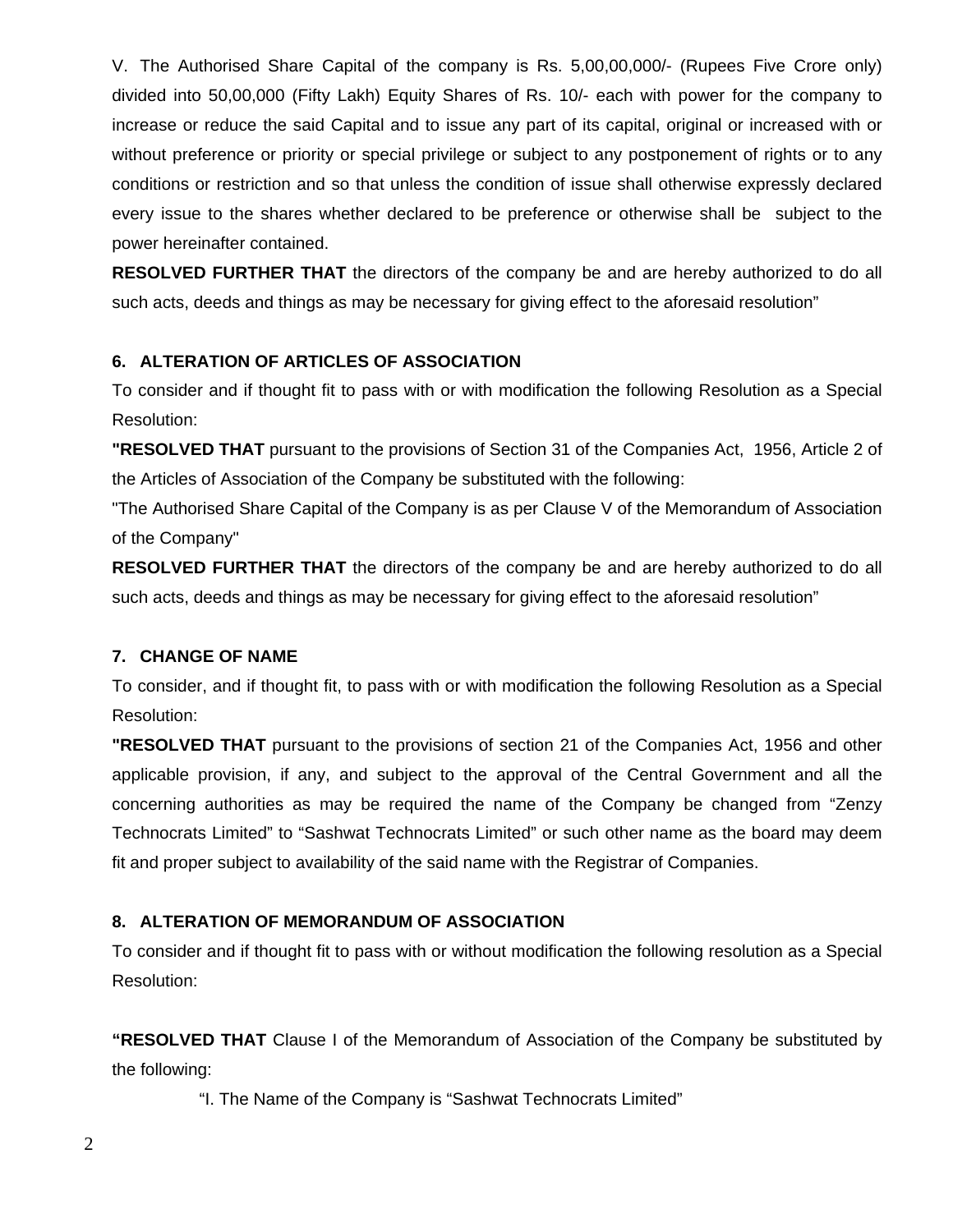**RESOLVED FURTHER THAT** the name "Zenzy Technocrats Limited" wherever it appears in the Memorandum of Association of the company be replaced with the new name "Sashwat Technocrats Limited"

# **9. ALTERATION OF ARTICLES OF ASSOCIATION**

To consider and if thought fit to pass with or without modification the following resolution as a Special Resolution:

**"RESOLVED THAT** the Articles of Association of the company relating to meaning of the Company be and is hereby substituted by the following:

"The Company" means "Sashwat Technocrats Limited"

**RESOLVED FURTHER THAT** the name "Zenzy Technocrats Limited" wherever it appears in the Articles of Association of the company be replaced with the new name "Sashwat Technocrats Limited"

 By the order of the Board Sd/-

Date: 30<sup>th</sup> May, 2013 Manish Jakhalia Place: Mumbai

#### **NOTES:**

- **1. A member entitled to attend and vote at this meeting may appoint a proxy to attend and vote on a poll on his behalf. A proxy need not be a member of the company. Proxies in order to be effective, must be received at the Registered Office of the company not less than Forty Eight hours before the meeting.**
- 2. Members are requested to notify any correction /change in their name /address including Pin Code number immediately to the Companies Registrar. In the event of non – availability of Members latest address either in the Companies records or in Depository Participant's records, members are likely to miss notice and other valuable correspondence sent by the company.
- 3. Members are requested to kindly mention their Folio Number/ Client ID Number (in case of demat shares) in all their correspondence with the Companies Registrar to enable prompt reply to their queries.
- 4. Members are requested to bring the Notice of the meeting along with the Attendance slip with them duly filled in and hand over the same at the entrance of the Meeting Hall.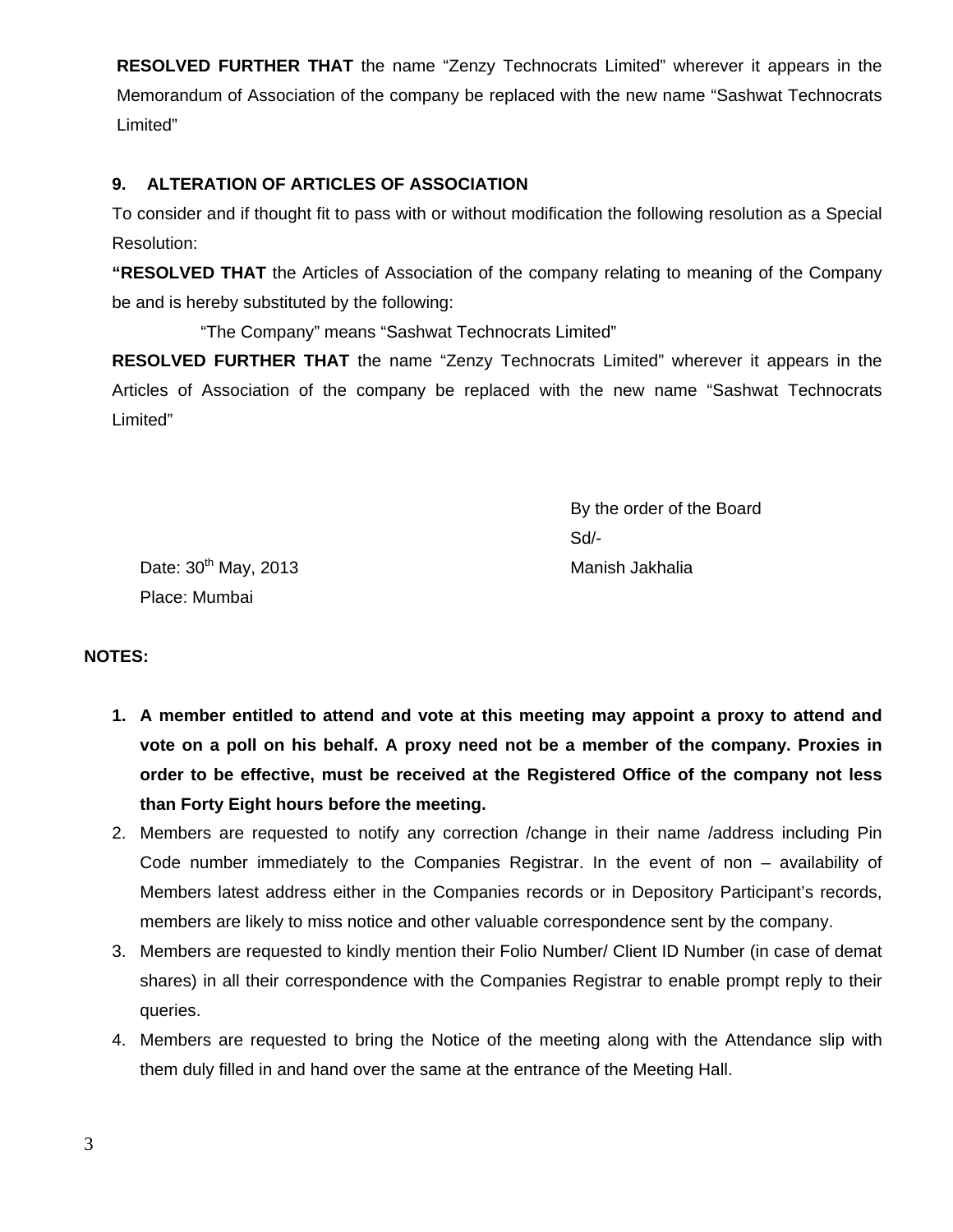- 5. The Register of Members and Share Transfer Books of the Company will remain closed from Monday  $1<sup>st</sup>$  July, 2013 to Thursday  $4<sup>th</sup>$  July, 2013 (both days inclusive).
- 6. All documents referred to in the accompanying notice are open for inspection at the registered office of the Company on all working days, except Saturdays between 11.00 A.M. to 1.00 P.M.

#### **ANNEXURE TO NOTICE**

# **EXPLANATORY STATEMENT PURSUANT TO SECTION 173(2) OF THE COMPANIES ACT, 1956 IN RESPECT OF THE SPECIAL RESOLUTION SET OUT IN THE NOTICE CONVENING THE ANNUAL GENERAL MEETING:**

#### **Item 4, 5 and 6:**

The Board has proposed to increase the Authorised Share Capital of the Company from the present Rs. 3,00,00,000/- (Rupees Three Crore only) divided into 30,00,000 (Three Lakh) Equity Shares of Rs. 10/- each to Rs. 5,00,00,000/- (Rupees Five Crore only) divided into 50,00,000 (Fifty Lakh) Equity Shares of Rs. 10/- each. The same would require alteration of Memorandum and Articles of Association of the Company. The Board recommends the resolution as set out in Item No. 4, 5 and 6 for the approval of the members.

None of the Directors of the Company is concerned or interested in this resolution.

#### **Item 7, 8 and 9:**

Directors have decided to change the name of the company to "Sashwat Technocrats Limited" or such other name as the board may deem fit and proper, subject to availability of the said name with the Registrar of Companies. The shareholders would be informed of the name so decided upon and made available by the Registrar to the Company at the ensuing Annual general Meeting. The change in name would also require amendment of the Memorandum and Articles of Association of the company.

Your approval is sought for the same vide Item No. 7, 8 and 9. However, the change of name shall be subject to availability of the name proposed by the Director from the Registrar of Companies.

None of the Directors are interested or concerned in the resolution except to the extent of their shareholding.

 By the order of the Board Sd/-

Date: 30<sup>th</sup> May, 2013 Manish Jakhalia Place: Mumbai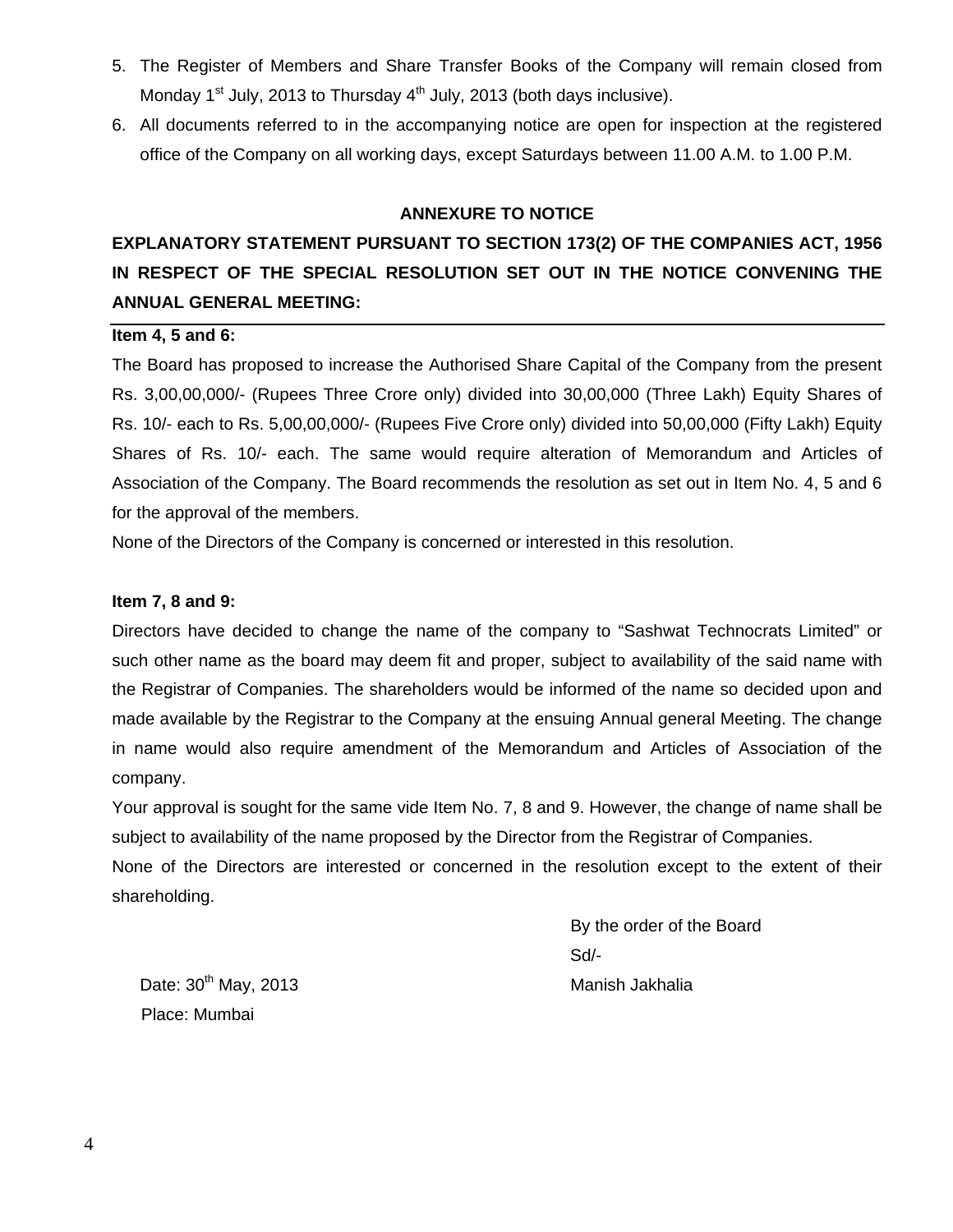# **DIRECTORS' REPORT**

To,

The Shareholders,

Your directors have pleasure in presenting the Annual Report of the Company together with the Audited Statement of Accounts for the year ended 31<sup>st</sup> March, 2013

# 1. **SUMMARISED FINANCIAL RESULTS:**

|                          |             | (In Lakhs)  |
|--------------------------|-------------|-------------|
| <b>Particulars</b>       | 2012 - 2013 | 2011 - 2012 |
| <b>Total Income</b>      | 3.93        | 8.50        |
| Less: Total Expenditure  | 4.09        | 11.00       |
| Profit/(Loss) before Tax | (0.16)      | (2.50)      |
| Profit/(Loss) after Tax  | (0.16)      | (2.72)      |
| <b>EPS</b>               | (0.05)      | (0.89)      |

# **2. OPERATIONS:**

The company has incurred loss of around Rs. 0.16 Lakhs as compared to last year's loss of Rs. 2.50 lakhs.

# **3. DIVIDEND**

In View of loss incurred by the Company; your directors do not recommend any dividend for the Financial Year ended on 31<sup>st</sup> March, 2013

# **4. DIRECTORS**

Mr. Manish Jakhalia, director of the company is liable to retire by rotation at the ensuing Annual General Meeting and being eligible has offered himself for re – appointment.

# **5. FIXED DEPOSITS**

During the Year under review, the Company has neither invited nor accepted any fixed deposits from the public.

# **6. AUDITORS**

5 M/s. Sara & Associates, Chartered Accountants, Statutory Auditors of the Company, will retire at the conclusion of the ensuing Annual General meeting. They have offered themselves for reappointment and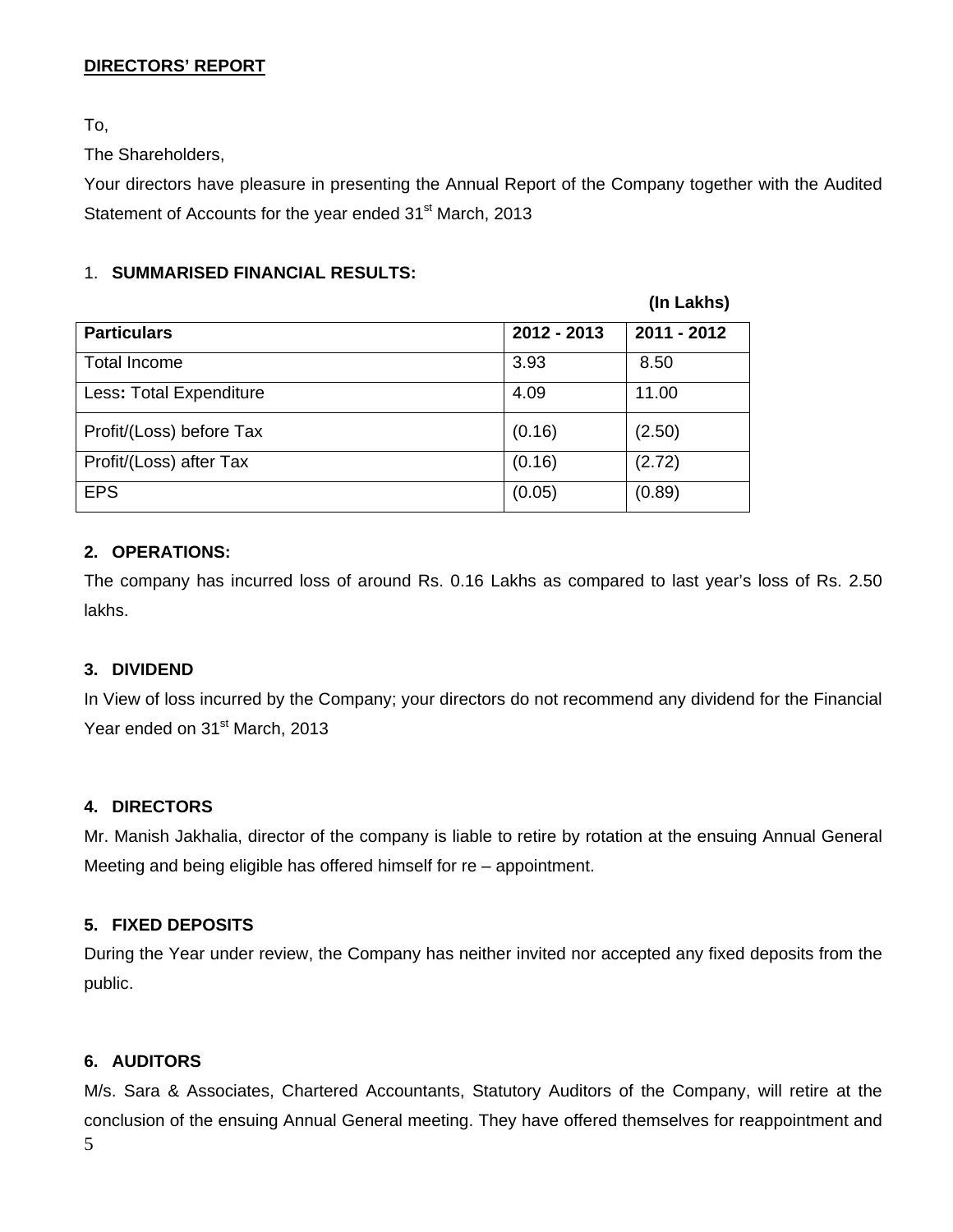have confirmed that their appointment, if made, would be within the limits prescribed under section 224(1) (B) of the Companies Act 1956.

# **7. AUDITORS REPORT**

The Auditors have not made any qualification to the financial statement. Their reports on relevant notes on accounts are self explanatory and do not call for any comments under section 217 (3) of the companies Act, 1956.

# **8. CORPORATE GOVERNANCE**

Company makes its best efforts to voluntarily ensure proper Corporate Governance in the affairs of the company and its daily functioning.

#### **9. PARTICULARS OF EMPLOYEES**

Particulars of the employees of the Company pursuant to Section 217 (2A) of the Companies Act, 1956 is not given, as none of the employees come under the purview of these provisions.

# **10. COMPANIES (DISCLOSURE OF PARTICULARS IN THE REPORT OF BOARD OF DIRECTORS) RULES, 1988**

The details relating to Conservation of energy, Technology Absorption and Foreign Exchange Earning and Outflow required to be attached in terms of section 217(1)(e) of the Companies Act, 1956 read with Companies (Disclosure of Particulars in the report of board of directors) Rules, 1988 are not given in view of the nature of activities of the company. There is no Foreign Exchange earning or outgo during the year under review.

#### **11. DIRECTORS' RESPONSIBILITY STATEMENT**

Pursuant to the requirement under section 217(2AA) of the Companies Act, 1956, with respect to Directors' Responsibility Statement, it is hereby confirmed:

- (i) That in the preparation of the accounts for the financial year ended  $31<sup>st</sup>$  March, 2013, the applicable accounting standards have been followed along with proper explanation relating to material departures;
- (ii) That the Directors have selected such accounting policies and applied them consistently and made judgments and estimates that were reasonable and prudent so as to give a true and fair view of the state of affairs of the Company at the end of the financial year and of the profit and loss of the Company for the year under review;
- (iii) That the Directors have taken proper and sufficient care for the maintenance of adequate accounting records in accordance with the provisions of the Companies Act, 1956 for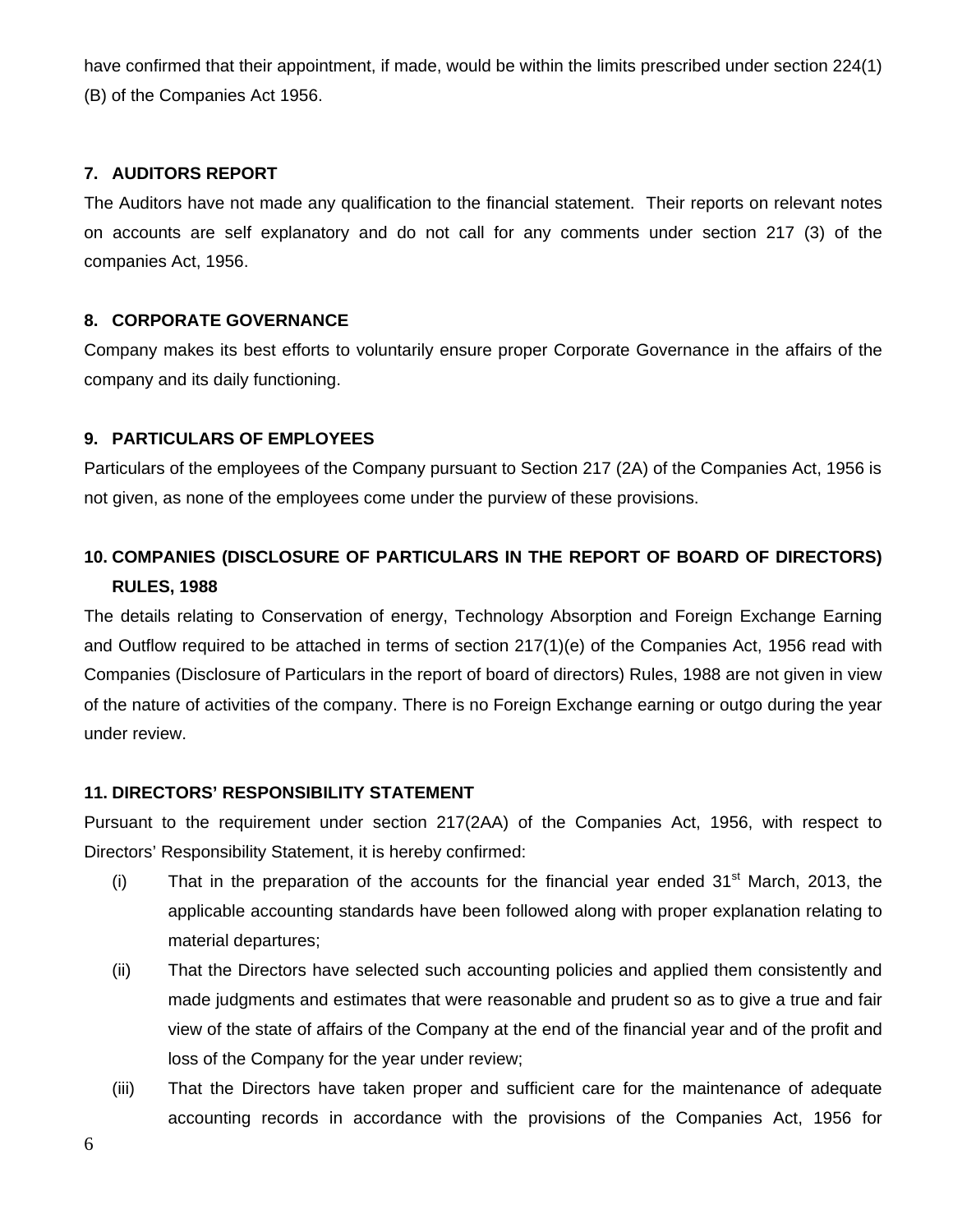safeguarding the assets of the Company and for preventing and detecting fraud and other irregularities;

(iv) That the Directors have prepared the accounts for the financial year ended  $31<sup>st</sup>$  March 2013 on a 'going concern' basis.

## **12. ACKNOWLEDGEMENTS**

Your Directors would like to express their sincere appreciation and gratitude for the co-operation and assistance from its shareholders, bankers, regulatory bodies and other business constituents during the year under review.

#### **FOR AND ON BEHALF OF THE BOARD**

| Sd/-                   | Sd/-               |
|------------------------|--------------------|
| <b>Manish Jakhalia</b> | <b>Rohit Doshi</b> |

**Place: Mumbai Dated: 30th May, 2013** 

#### **SECRETARIAL COMPLIANCE CERTIFICATE**

# **{U/S 383A of the Companies Act, 1956 & Rule 3 of the Companies (Compliance Certificate) Rules, 2001}**

#### **To**

#### **The Members,**

M/s. Zenzy Technocrats Limited

Co. No. - 018682

I have examined the registers, records, books and papers of M/s. Zenzy Technocrats Limited (the Company) as required to be maintained under the Companies Act, 1956, (the Act) and the rules made hereunder and also the provisions contained in the Memorandum and Articles of Association of the Company for the financial year ended 31<sup>st</sup> March, 2013. In my opinion and to the best of my information and according to the examinations carried out by me and explanations furnished to me by the company, its officers and agents, I certify that in respect of the aforesaid financial year:

- 1.) The company has kept and maintained all registers as stated in Annexure `A' to this certificate, as per the provisions and the rules made hereunder and all entries therein have been duly recorded.
- 2.) The company has duly filed the forms and returns as stated in Annexure `B' to this certificate, with the Registrar of Companies, Regional Director, Central Government. Company Law Board or other authorities within the time prescribed under the Act and the rules made hereunder.
- 3.) The Company being a public limited company comments are not required.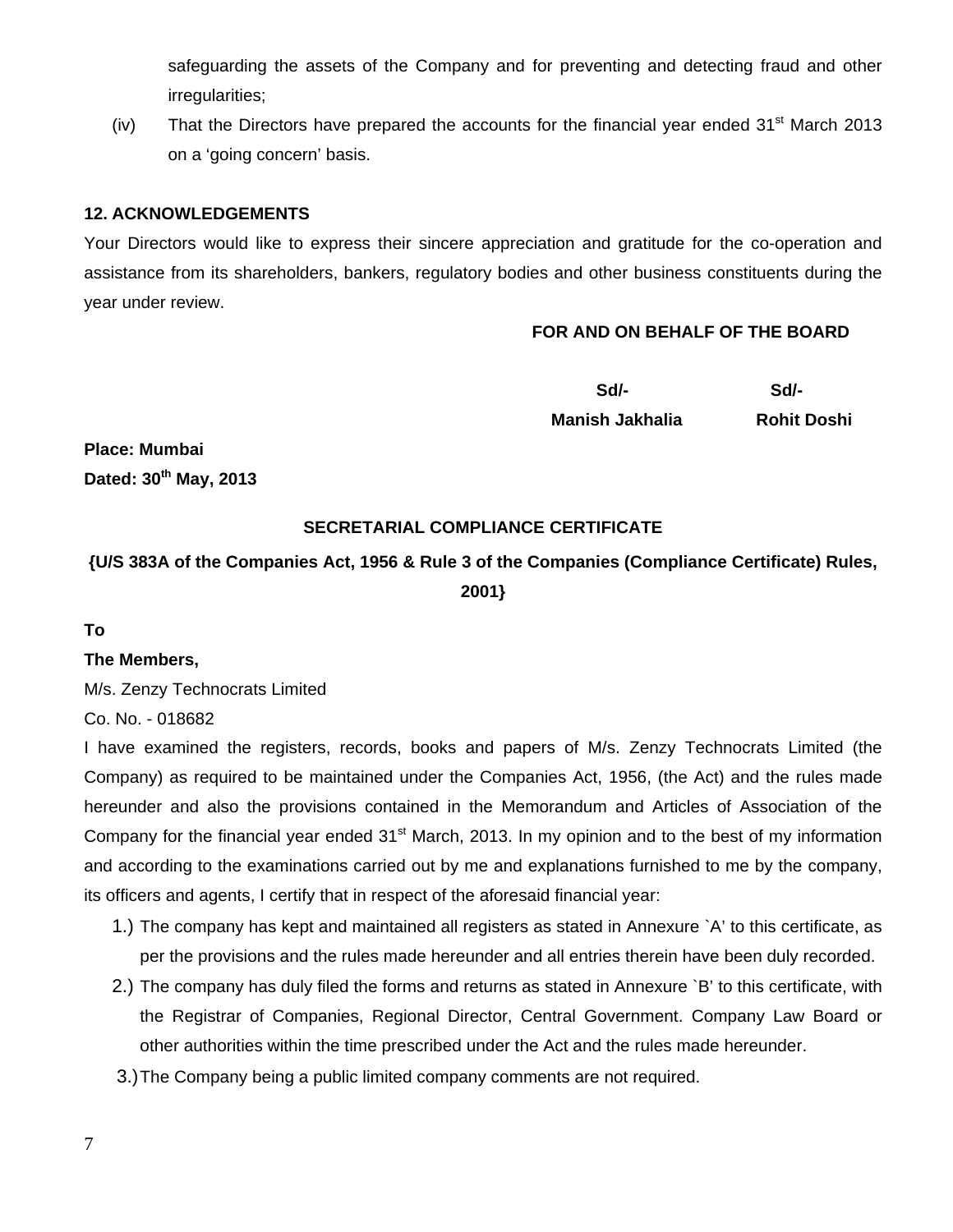- 4.) The Board of Directors duly met 4 times on  $30<sup>th</sup>$  May 2012, 14<sup>th</sup> August 2012, 12<sup>th</sup> November 2012,  $14<sup>th</sup>$  February, 2013 in respect of which meetings proper notices were given and the proceedings were properly recorded and signed in the Minutes Book maintained for the purpose.
- 5.) During the period under review, the company had closed its register of members and Share Transfer Books from  $27<sup>th</sup>$  September, 2012 to  $28<sup>th</sup>$  September, 2012.
- 6.) The Annual General Meeting for the financial year ended on 31<sup>st</sup> March, 2012 was held on 28<sup>th</sup> September, 2012.
- 7.) No Extra Ordinary Meeting was held during the financial year ended 31<sup>st</sup> March, 2013.
- 8.) During the year under review there were no transactions necessitating approval under the provisions of Section 295 of the Companies Act, 1956.
- 9.) During the year under review the company has not entered into any contracts falling within the purview of Section 297 of the Companies Act, 1956.
- 10.) The company has made the necessary entries in the register maintained under section 301 of the Act.
- 11.) As there were no instances falling within the purview of section 314 of the Act, the company has not obtained any approvals from the Board of directors or Central Government.
- 12.) During the period under review proper procedure has been followed in respect of issue of duplicate share certificates.
- 13.) The Company during the period under review has:
- not made any allotment of Equity Shares;
- was not required to deposit amount in separate Bank Account as no dividend was declared during the financial year;
- not required to post warrants to any member of the company as no dividend was declared during the financial year;
- the company was not required to transfer any amount in unpaid dividend account and the interest accrued thereon to Investor Education and Protection Fund as there was no amount which has remained unclaimed or unpaid for a period of seven years; and
- duly complied with the requirements of section 217 of the Act.
- 14.) The Board of Directors of the company is duly constituted. The appointment and resignation of directors made during the year have been in due compliance of the provisions of the Companies Act, 1956.
- 15.) The company has not appointed any managing director/ whole-time director / manager during the year under review.
- 16.) The company has not appointed any sole-selling agents during the financial year.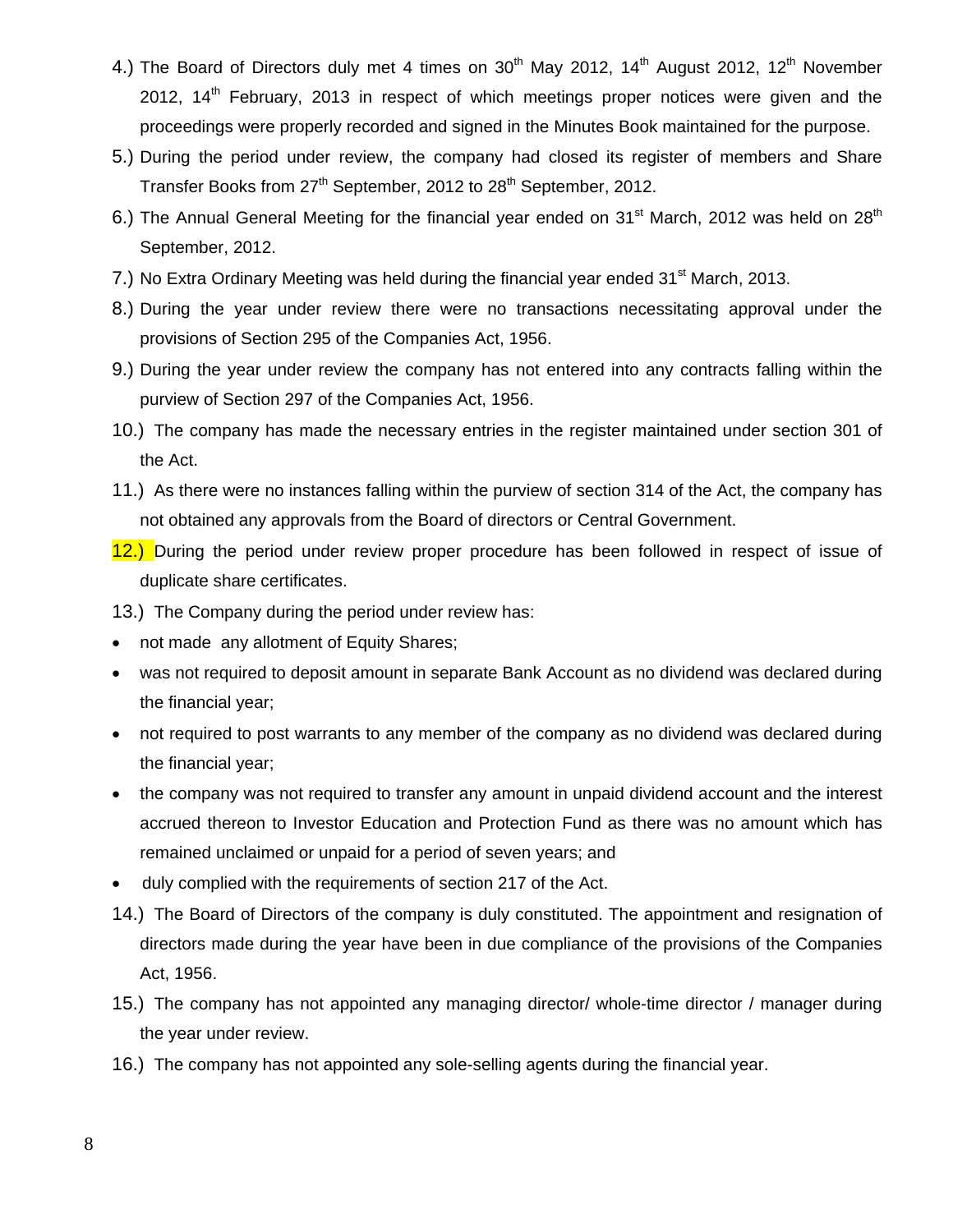- 17.) The directors have disclosed their interest in other firms/companies to the Board of Directors pursuant to the provisions of the Act and the rules made thereunder.
- 18.) The company has not issued any equity shares during the financial year.
- 19.) The company has not bought back any shares during the financial year.
- 20.) The company has not redeemed any preference shares/debentures during the financial year.
- 21.) There was no transaction necessitating the company to keep in abeyance right to dividend, right shares and bonus shares pending registration of transfer of shares.
- 22.) The company has not invited/accepted any deposits including unsecured loans falling within the purview of section 58A during the financial year.
- 23.) The borrowings made during the year are in compliance with the provisions of section 293(1) (d) of the Act.
- 24.) All loans given, investments made and guarantees or securities provided to other bodies corporate are in compliance with the provisions of the Act.
- 25.) The company has not altered the provisions of the memorandum with respect to situation of the company's registered office from one state to another during the year under scrutiny.
- 26.) The company has not altered the provisions of the memorandum with respect to the objects of the company during the year under scrutiny.
- 27.) The company has not altered the provisions of memorandum with respect to name of the company.
- 28.) The company has not altered the provisions of memorandum with respect to Authorised Share Capital of the company during the year under scrutiny.
- 29.) The company has not altered its articles of association during the year under scrutiny.
- 30.) There was/were no prosecution initiated against or show cause notice received by the company, during the financial year, for offences under the Act.
- 31.) The company has not received any money as security from its employees during the financial year under certification.
- 32.) The company has deposited both Employee's and Employer's contribution to Provident Fund with prescribed authorities pursuant to Section 418 of the act.

Place: Mumbai Sd/-

Date: 30<sup>th</sup> May, 2013 *Date: 30<sup>th</sup> May, 2013* **Avani S. Popat** 

Company Secretary in Practice C.P. No. 10923 ACS 27774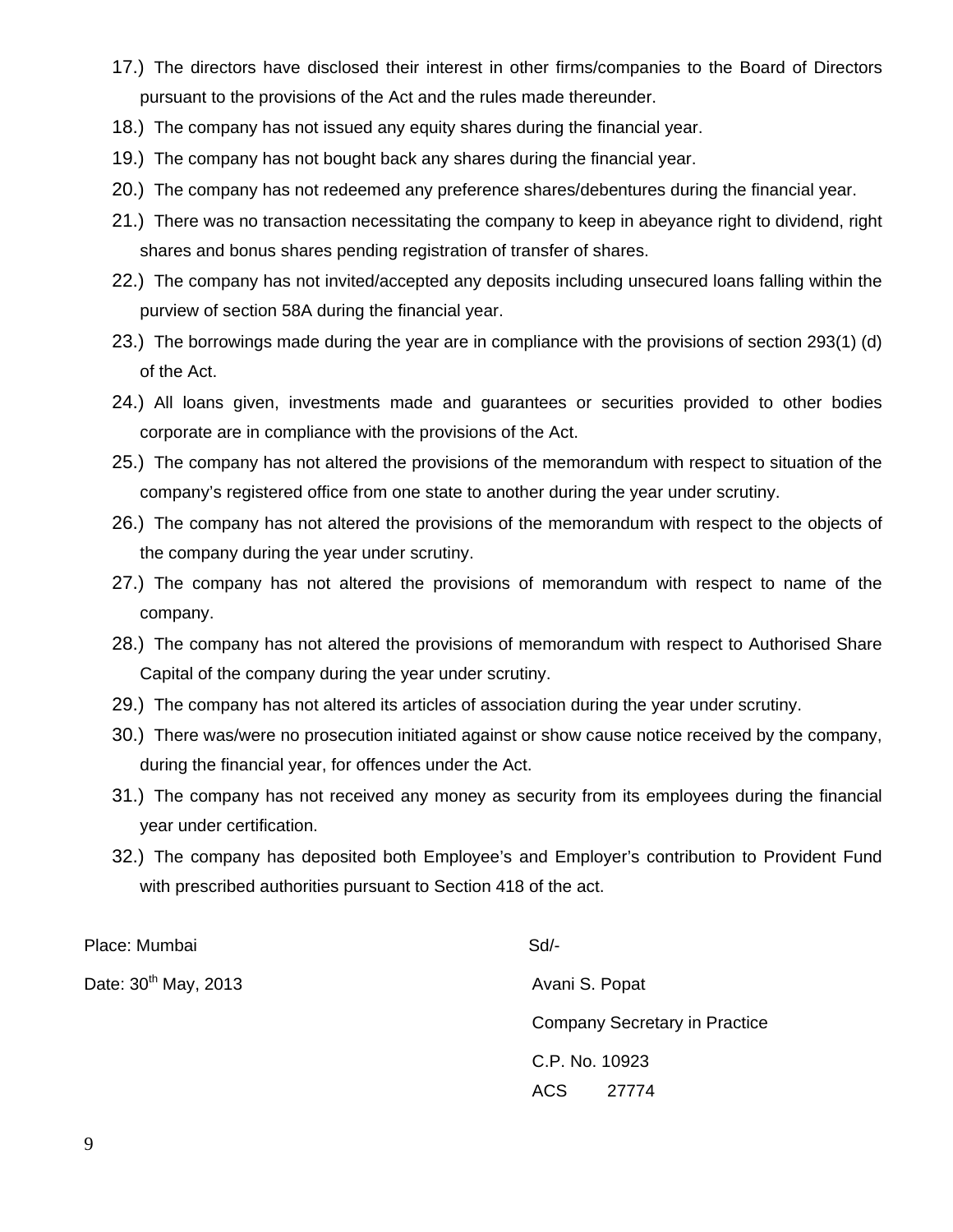# **ANNEXURE A**

(a) Registers as maintained by the Company

| 1. | Register of Members with Index                 | u/s. 150 |            |
|----|------------------------------------------------|----------|------------|
|    | 2. Share Transfer Register with Index u/s. 108 |          |            |
|    | 3. Register of Directors                       |          | u/s. 303   |
| 4. | Register of Director's Shareholding            | u/s. 307 |            |
| 5. | <b>Register of Contracts</b>                   |          | u/s. 301   |
|    | 6. Register of Investments                     |          | u/s 372A   |
|    | 7. Register of Loans                           |          | u/s 372A   |
| 8. | <b>Register of Charge</b>                      |          | $u/s.$ 143 |
|    | 9. Minutes of Board Meeting                    | u/s. 193 |            |
|    | 10. Minutes of the AGM/EGM Meeting             | u/s. 193 |            |

#### **ANNEXURE B**

Forms and Returns as filed by the Company with the Registrar of Companies, Regional Director, Central Government or other authorities during the financial year ending on 31st March, 2013.

| Sr. | Form                    | <b>Filed</b> | For<br>the                         | <b>Date</b><br>of | Whether filed | delay<br>lf.<br>filing<br>in |
|-----|-------------------------|--------------|------------------------------------|-------------------|---------------|------------------------------|
| No. | No./Return              | under        | <b>Period</b>                      | <b>Filing</b>     | within        | whether<br>requisite         |
|     |                         | section      |                                    |                   | prescribed    | additional fee paid          |
|     |                         |              |                                    |                   | time yes/no   | Yes/no.                      |
| 1.  | Form 1A                 | 20 & 21      | Not Applicable                     | 10.09.2012        | Yes           | Not Applicable               |
| 2.  | Form 66                 | 383A         | $31^{st}$<br>March,<br>2012        | 09.10.2012        | Yes           | Not Applicable               |
| 3.  | Form 32                 | 303(2)       | Not Applicable                     | 27.10.2012        | Yes           | Not Applicable               |
| 4.  | Annual<br>Return        | 159          | 31 <sup>st</sup><br>March,<br>2012 | 05.11.2012        | Yes           | Not Applicable               |
| 5.  | <b>Balance</b><br>sheet | 220          | 31 <sup>st</sup><br>March,<br>2012 | 15.01.2013        | Yes           | Not Applicable               |

Place: Mumbai Sd/-

Date: 30<sup>th</sup> May, 2013 *Date: 30<sup>th</sup> May, 2013 Avani S. Popat* 

Company Secretary in Practice

C.P. No. 10923

ACS 27774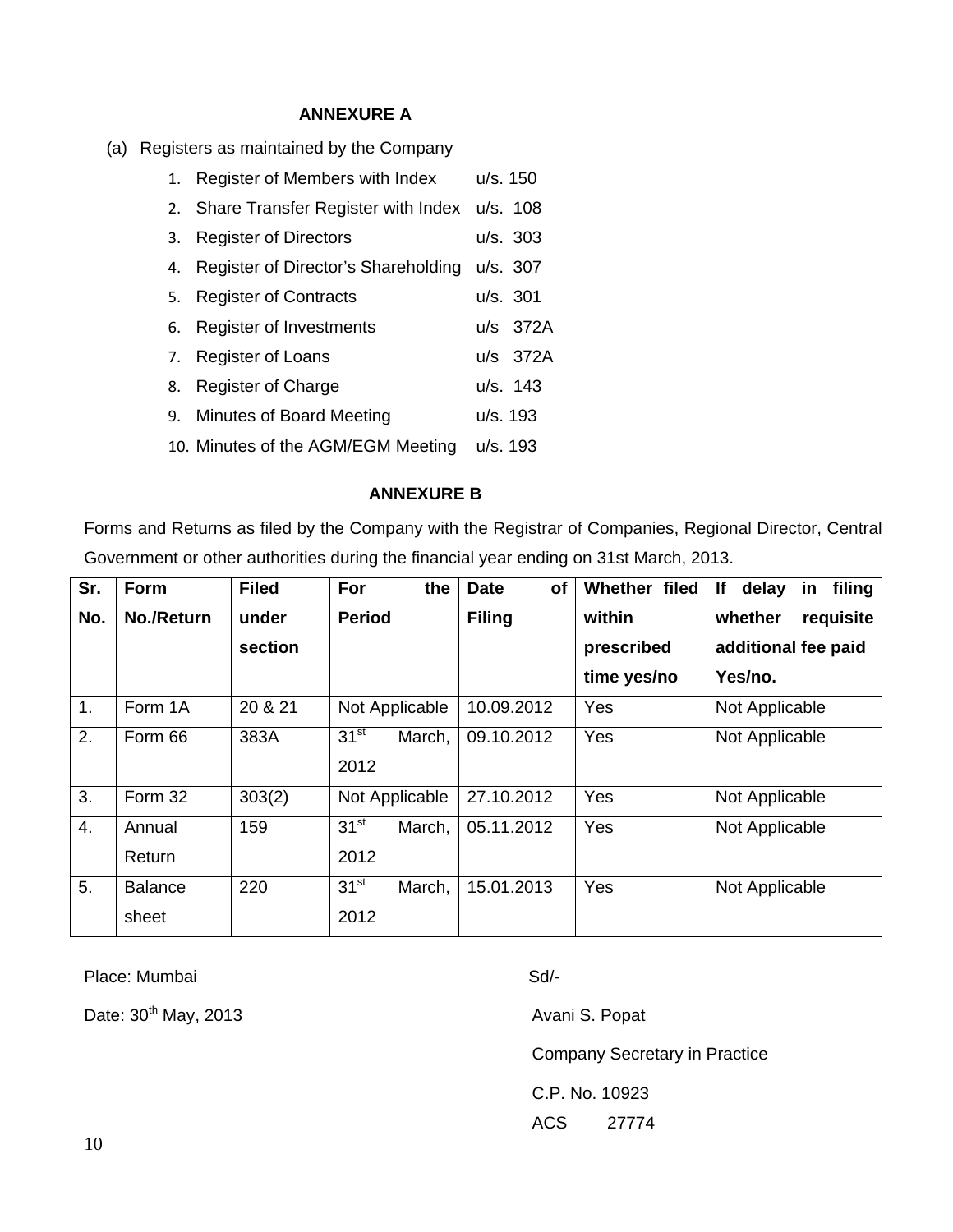#### **INDEPENDENT AUDITOR'S REPORT**

To,

The Shareholders

Zenzy Technocrats Limited

#### **Report on the Financial Statements**

1. We have audited the accompanying financial statements of Zenzy Technocrats Limited (the "Company"), which comprise the Balance Sheet as at 31st March, 2013, and the Statement of Profit and Loss and Cash Flow Statement for the year then ended and a summary of significant accounting policies and other explanatory information.

#### **Management's Responsibility for the Financial Statements**

2. Management is responsible for the preparation of these financial statements that give a true and fair view of the financial position, financial performance and cash flow of the company in accordance with the Accounting Standards referred to in sub-section (3C) of section 211 of the Companies Act, 1956 ("the Act"). This responsibility includes the design, implementation and maintenance of internal control relevant to the preparation and presentation of the financial statements that give a true and fair view and are free from material misstatement, whether due to fraud or error.

#### **Auditor's Responsibility**

- 3. Our responsibility is to express an opinion on these financial statements based on our audit. We conducted our audit in accordance with the Standards on auditing issued by the Institute of Chartered Accountants of India. Those Standards require that we comply with ethical requirements and plan and perform the audit to obtain reasonable assurance about whether the financial statements are free from material misstatement.
- 4. An audit involves performing procedures to obtain audit evidence about the amounts and disclosures in the financial statements. The procedures selected depend on the auditor's judgment, including the assessment of the risk of material misstatements of the financial statements, whether due to fraud or error. In making those risk assessments, the auditor considers internal control relevant to the Company's preparation and fair presentation of the financial statement in order to design audit procedures that are appropriate in the circumstances. An audit also includes evaluating the appropriateness of accounting policies used and the reasonableness of the accounting estimates made by management, as well as evaluating the overall presentation of the financial statements.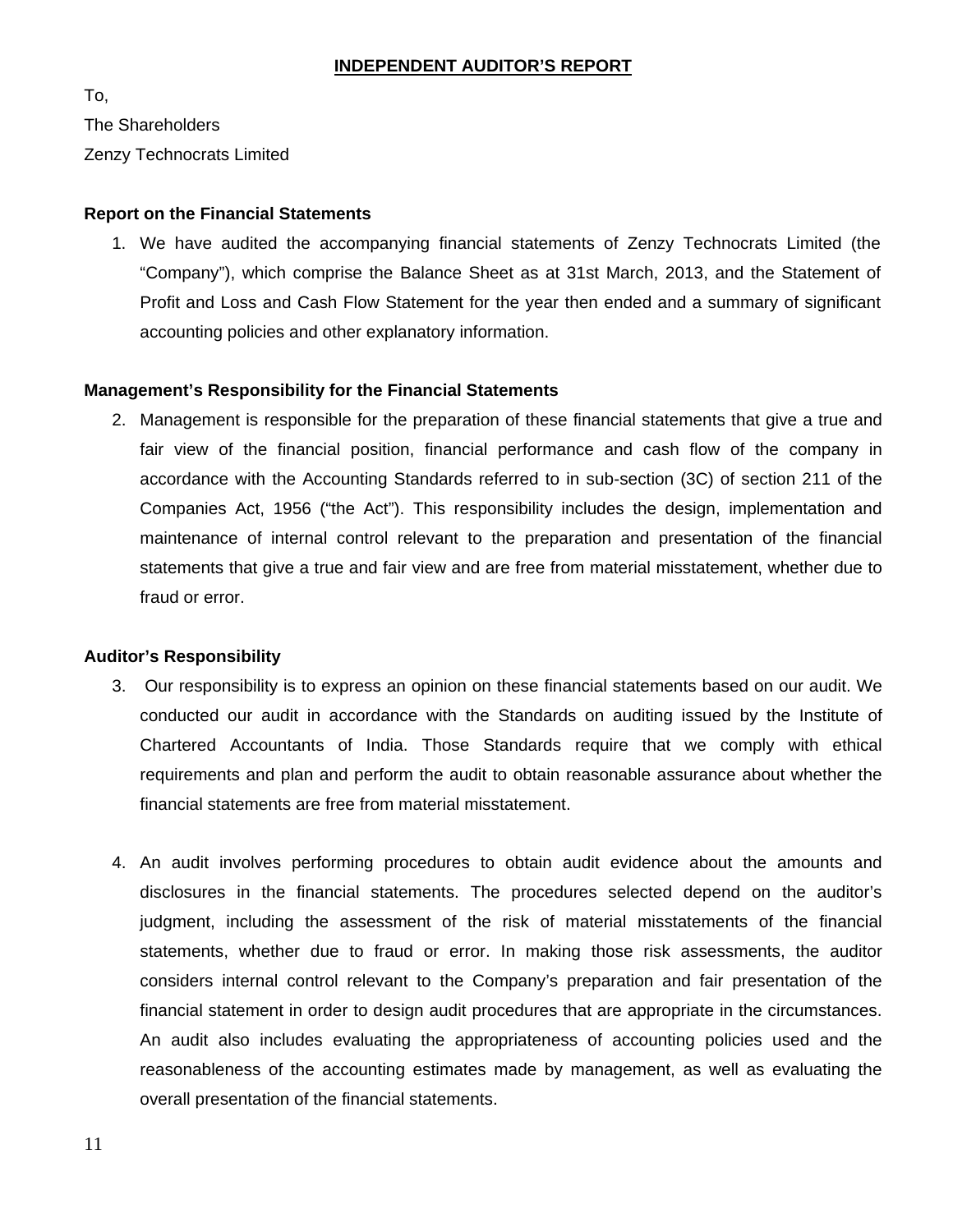5. We believe that the audit evidence we have obtained is sufficient and appropriate to provide a basis for our audit opinion.

# **Opinion**

- 6. In our opinion and to the best of our information and according to the explanations given to us, the financial statements give the information required by the Act in the manner so require and give a true and fair view in conformity with the accounting principles generally accepted in India:
	- i) In the case of Balance Sheet, of the state of affairs of the company as at  $31<sup>st</sup>$ March, 2013:
	- ii) In the case of the Statement of Profit and Loss, of the profit for the year ended on that date; and
	- iii) In the case of Cash Flow Statement, of the cash flows for the year ended on that date.

# **Report on other Legal and regulatory Requirements**

- 7. As required by the Companies (Auditor's Report) Order, 2003 ('the Order") issued by the Central Government of India in terms of sub-section (4A) of section 227 of the Act, we give in the Annexure a statement on the matters specified in paragraph 4 and 5 of the Order.
- 8. As required by section 227(3) of the Act, we report that:
- a) We have obtained all the information and explanation which to the best of our knowledge and belief were necessary for the purpose of our audit;
- b) In our opinion proper books of account as required by law have been kept by the Company so far as appears from our examination of those books;
- c) The Balance Sheet, Statement of Profit and Loss, and Cash Flow Statement dealt with by this Report are in agreement with the books of account;
- d) In our opinion, the Balance Sheet, Statement of Profit and Loss, and Cash Flow Statement comply with the Accounting Standards referred to in sub-section (3C) of section 211 of the Companies Act, 1956;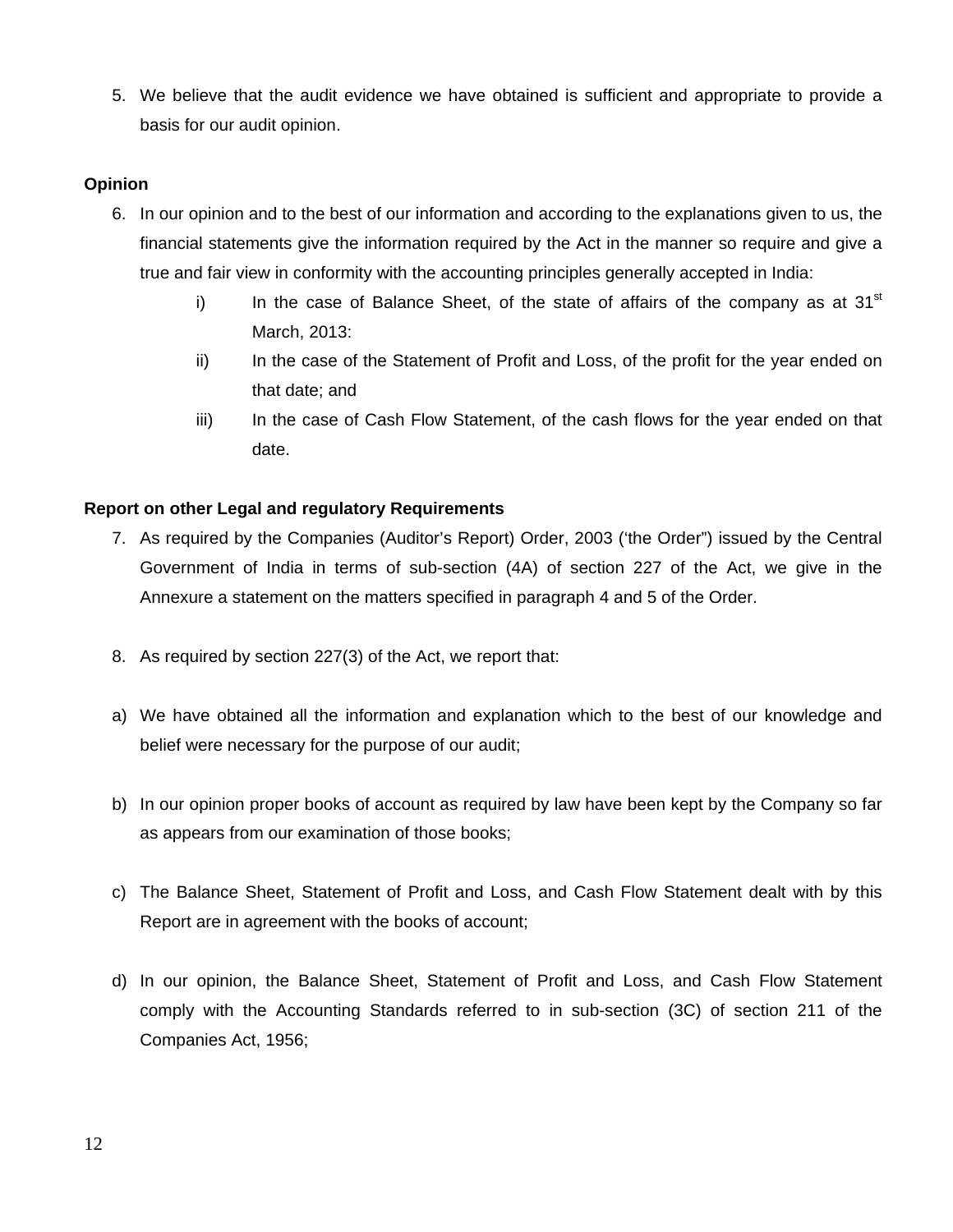e) On the basis of written representation received from the directors as on 31<sup>st</sup> March, 2013, and taken on record by the Board of Directors, none of the directors is disqualified as on 31<sup>st</sup> March, 2013, from being appointed as a director in terms of clause (g) of sub-section (1) of section 274 of the Companies Act, 1956;

> For S A R A & Associates Chartered Accountants (Firm Registration No. 120927W)

> > (Manoj Agarwal) **Partner** Membership No. 119509

Mumbai, 30<sup>th</sup> May, 2013

# **ANNEXURE TO AUDITOR'S REPORT**

Referred to in paragraph 7 of Auditor's Report of even date to the members of Zenzy Technocrats Limited on the financial statement for the year ended  $31<sup>st</sup>$  March, 2013

1. (a) The company is maintaining proper records showing full particulars, including quantitative details and situation, of fixed assets.

(b) The fixed assets are physically verified by the Management according to a phased programme designed to cover all the items over a period, which in our opinion, is reasonable having regard to the size of the Company and the nature of its assets. Pursuant to the programme, a portion of the fixed assets has been physically verified by the Management during the year and no material discrepancies between the book records and the physical inventory have been noticed.

(c) In our opinion and according to the information and explanations given to us, a substantial part of fixed assets has not been disposed of by the Company during the year.

- 2. There is no inventory; hence the same clause is not applicable.
- 3. The Company has not granted/taken any loans, secured or unsecured, to/from companies, firms or other parties covered in the register maintained under Section 301 of the Act. The other clauses (iii)(b), (iii)(c), (iii)(d), (iii)(f) and (iii)(g) of the Order, are not applicable in the case of the Company for the current year, since in our opinion there is no matter which arises to be reported in the Order.
- 4. In our opinion and according to the information and explanations given to us, there is an adequate internal control system commensurate with the size of the Company and the nature of its business for the purchase of inventory, fixed assets and for the sale of goods and services. Further, on the basis of our examination of the books and records of the Company, and according to the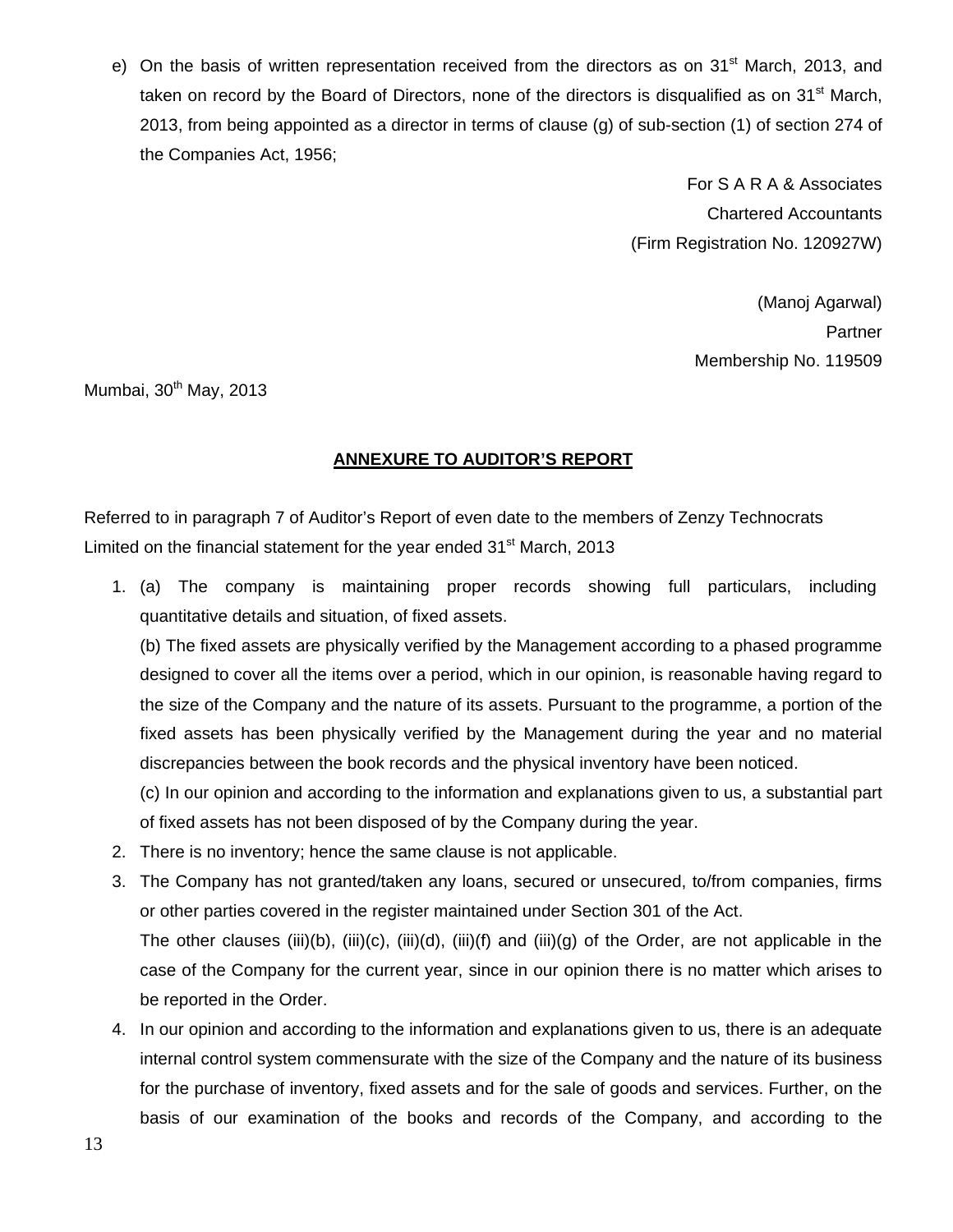information and explanations given to us, we have neither come across nor have been informed of any continuing failure to correct major weaknesses in the aforesaid internal control system.

5. (a) In our opinion and according to the information and explanations given to us, the particulars of contracts or arrangements referred to in Section 301 of the Act have been entered in the register required to be maintained under that section.

(b) In our opinion and according to the information and explanations given to us, the transactions made in pursuance of such contracts or arrangements and exceeding the value of Rupees Five Lakhs in respect of any party during the year have been made at prices which are reasonable having regard to the prevailing market prices at the relevant time.

- 6. The Company has not accepted any deposits from the public within the meaning of Sections 58A and 58AA of the Act and the rules framed there under.
- 7. The Company has formal internal audit system commensurate with its size and nature of its business.
- 8. Pursuant to the Rules made by the Central Government of India, the maintenance of cost records has been prescribed under clause (d) of subsection (1) of Section 209 of the Act; the same is not applicable to the company.
- 9. (a) According to the information and explanations given to us and the records of the Company examined by us, in our opinion, the Company is generally regular in depositing the undisputed statutory dues, including Provident Fund, Investor Education and Protection Fund, Employees' State Insurance, Income Tax, Sales Tax, Wealth Tax, Service Tax, Customs Duty, Excise Duty and other material statutory dues, as applicable, with the appropriate authorities.

Further, since the Central Government has till date not prescribed the amount of cess payable under section 441A of the Companies Act, 1956, we are not in a position to comment upon the regularity or otherwise of the company in depositing the same.

(b) According to the information and explanations given to us and the records of the Company examined by us, in our opinion, no undisputed amount payable in respect of income tax, sales tax, wealth tax, service tax, custom duty and excise duty were in arrears, as at 31<sup>st</sup> March, 2013 for a period of more than six months from the date they became payable.

(c) According to the information and explanations given to us and the records of the Company examined by us, there are no dues of Income-tax, Wealth-tax, Service-Tax and Customs Duty which have not been deposited on account of any dispute.

10. The Company has no accumulated losses as at 31st March, 2013. The Company has incurred cash losses of Rs.15,623/- in the current financial year ended on that date and Rs. 2,43,585/- in the immediately preceding financial year.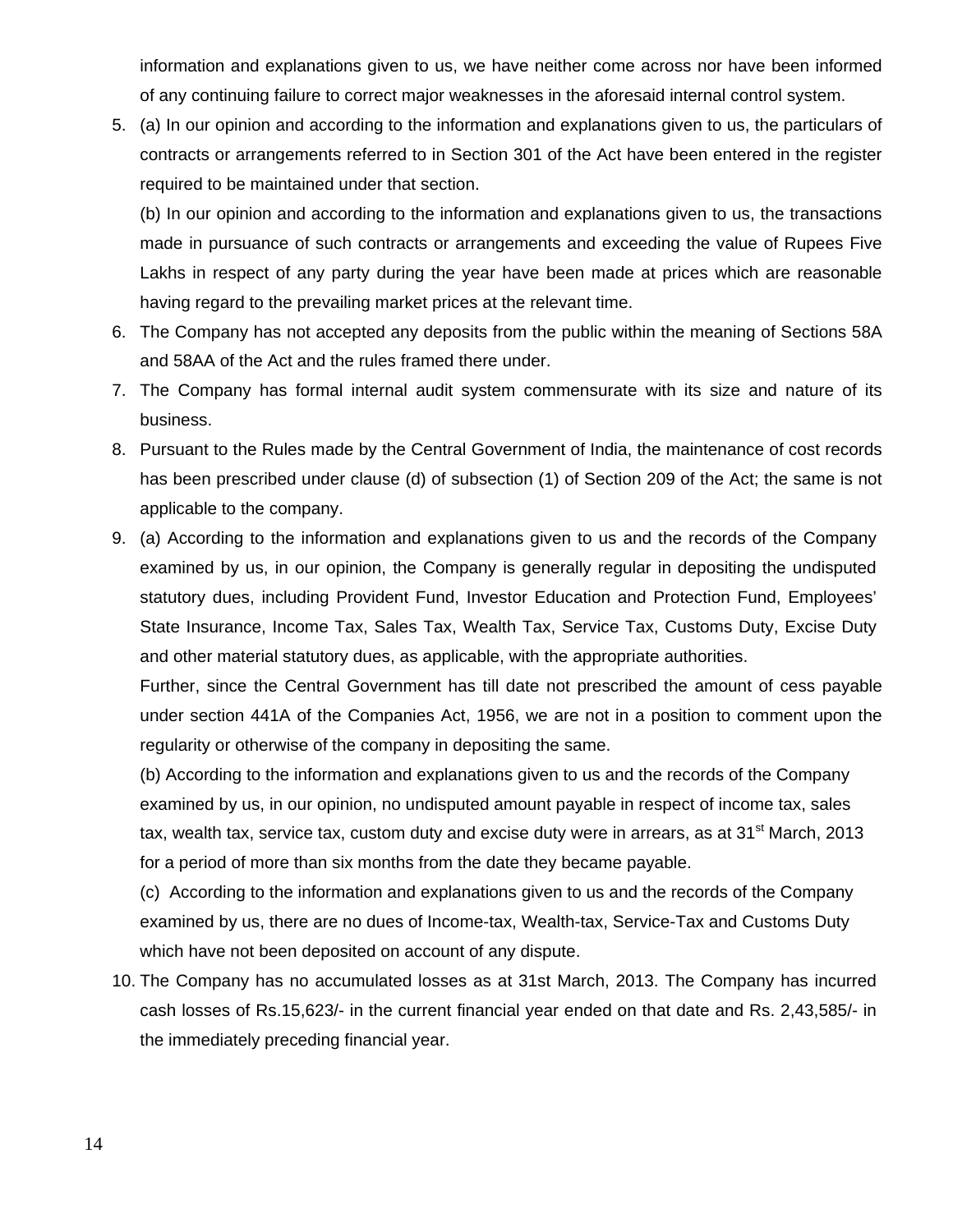- 11. According to the records of the Company examined by us and the information and explanations given to us, the Company has not defaulted in repayment of dues to any financial institution or bank or debenture holders as at the balance sheet date.
- 12. The Company has not granted any loans and advances on the basis of security by way of pledge of shares, debentures and other securities.
- 13. The provisions of any special statute applicable to chit fund/nidhi/mutual benefit fund/societies are not applicable to the Company.
- 14. In our opinion, the Company has maintained proper records of transactions and contracts relating to dealing or trading in shares, securities, debentures and other investments during the year and timely entries have been made therein. Further, such securities have been held by the Company in its own name.
- 15. According to the information and explanations given to us, the Company has not given any guarantees for loans taken by others from banks or financial institutions. Hence, the above clause is not applicable to the Company.
- 16. In our opinion, and according to the information and explanations given to us, the term loans have been applied, on an overall basis, for the purposes for which they were obtained.
- 17. On the basis of an overall examination of the balance sheet of the Company, in our opinion, and according to the information and explanations given to us, there are no funds raised on a shortterm basis which have been used for long-term investment.
- 18. The Company has not made any preferential allotment of shares to parties and companies covered in the register maintained under Section 301 of the Act during the year.
- 19. The Company has not issued any debentures during the year; and does not have any debentures outstanding as at the year end.
- 20. The Company has not raised any money by public issues during the year.
- 21. During the course of our examination of the books and records of the Company, carried out in accordance with the generally accepted auditing practices in India, and according to the information and explanations given to us, we have neither come across any instance of fraud on or by the Company, noticed or reported during the year, nor have we been informed of any such case by the Management.

For S A R A & Associates Chartered Accountants Firm Registration No. 120927W

(Manoj Agarwal) Partner Mumbai, 30<sup>th</sup> May, 2013 Membership No. 119509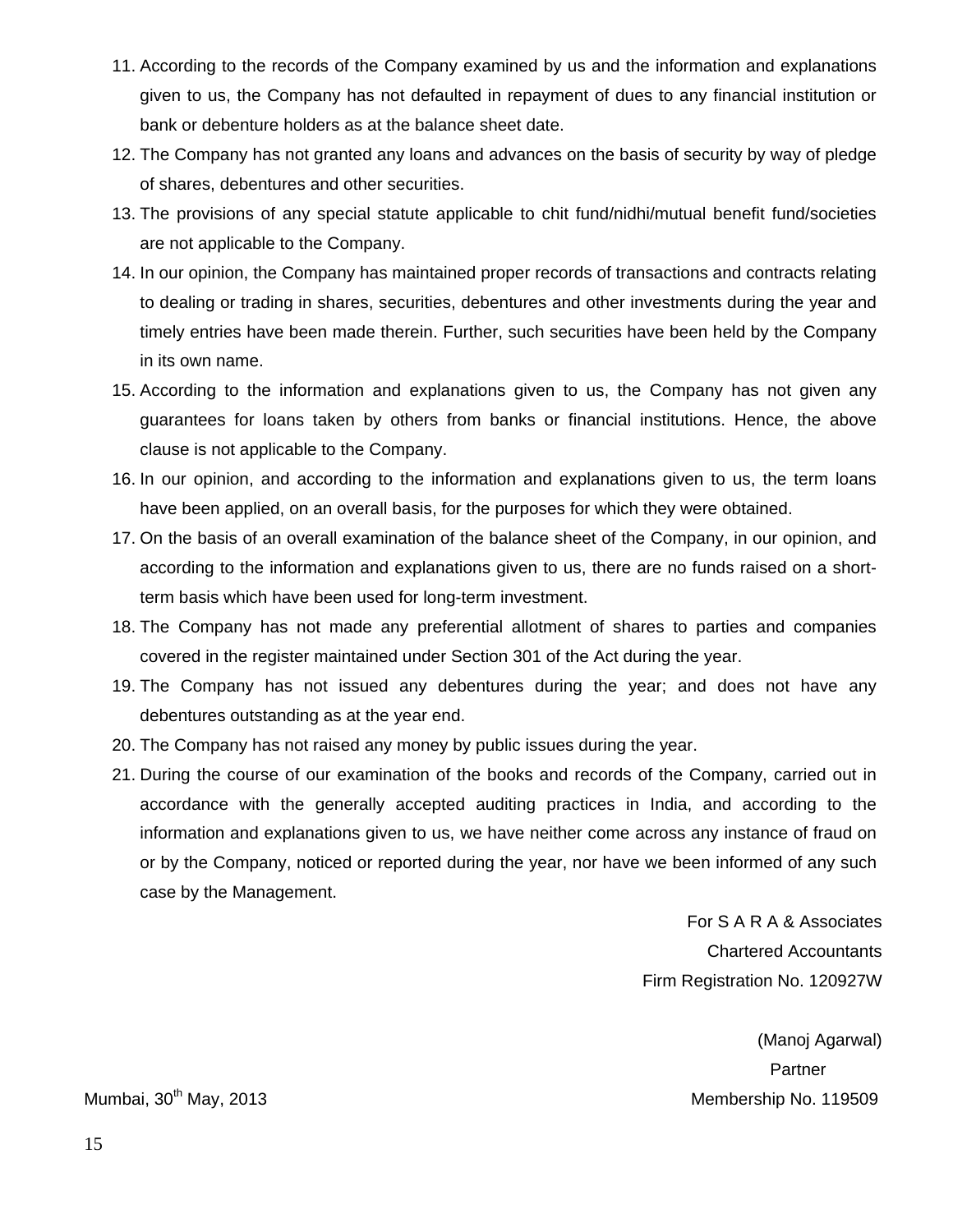|   | <b>Particulars</b> |                                 |                         | As At 31st<br><b>March, 2013</b> | As at 31st<br><b>March, 2012</b> |
|---|--------------------|---------------------------------|-------------------------|----------------------------------|----------------------------------|
|   |                    | <b>EQUITY AND LIABILITIES</b>   |                         |                                  |                                  |
|   |                    | <b>SHAREHOLDER'S FUNDS</b>      |                         |                                  |                                  |
|   | (i)                | <b>Share Capital</b>            | 1                       | 3,062,330                        | 3,062,330                        |
|   | (ii)               | Reserves and Surplus            | $\overline{2}$          | 10,342,989                       | 10,358,612                       |
|   |                    |                                 |                         |                                  |                                  |
| Ш |                    | <b>CURRENT LIABILITIES</b>      |                         |                                  |                                  |
|   | (i)                | <b>Short Term Borrowings</b>    | 3                       | 1,050,000                        | 400,000                          |
|   | (ii)               | <b>Other Liabilities</b>        | $\overline{\mathbf{4}}$ | 16,963                           | 70,000                           |
|   |                    | <b>Total</b>                    |                         | 14,472,282                       | 13,890,942                       |
|   |                    |                                 |                         |                                  |                                  |
|   |                    | <b>ASSETS</b>                   |                         |                                  |                                  |
|   |                    | <b>NON-CURRENT ASSETS</b>       |                         |                                  |                                  |
|   | (i)                | <b>Other Non Current Assets</b> | 5                       | 485,846                          | 522,772                          |
|   |                    |                                 |                         |                                  |                                  |
| Ш |                    | <b>CURRENT ASSETS</b>           |                         |                                  |                                  |
|   | (i)                | <b>Trade Receivables</b>        | 6                       | 36,280                           | 772,780                          |
|   | (ii)               | Cash and cash Equivalents       | 7                       | 860,156                          | 45,390                           |
|   | (iii)              | Short Term Loans and Adavnces   | 8                       | 13,090,000                       | 12,550,000                       |
|   |                    | <b>Total</b>                    |                         | 14,472,282                       | 13,890,942                       |

#### **ZENZY TECHNOCRATS LTD. (FORMERLY BOMBAY POLYMERS LTD) Balance Sheet as at 31st March, 2013**

Notes to the Accounts 11 As per our reports of even date attached For S A R A & Associates **for and on behalf of the Board**  Chartered Accountants Firm Registration No. 120927W

 **Rohit Doshi Manish Jakhalia** 

Manoj Agarwal **Director Director**  Partner Membership No. 119509 Mumbai, 30th May, 2013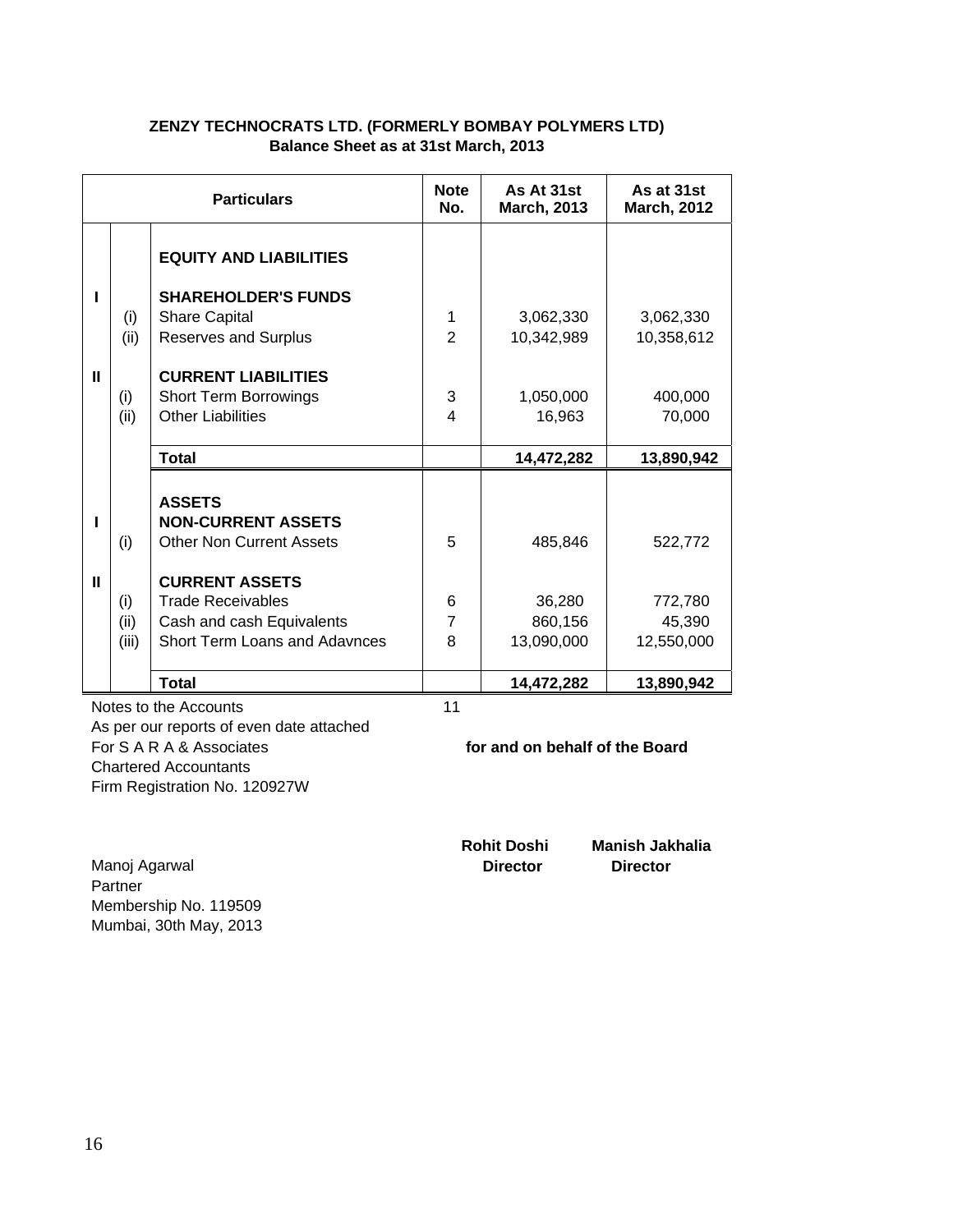#### **ZENZY TECHNOCRATS LTD. (FORMERLY BOMBAY POLYMERS LTD) Statement of Profit and Loss account for the year ended 31st March, 2013**

|   | <b>Particulars</b>                                               | <b>Note</b><br>No. | <b>Year Ended 31st</b><br><b>March, 2013</b> | <b>Year Ended 31st</b><br><b>March, 2012</b> |
|---|------------------------------------------------------------------|--------------------|----------------------------------------------|----------------------------------------------|
| L | <b>INCOMES</b>                                                   |                    |                                              |                                              |
|   | Income from Operation                                            | 9                  | 393,000                                      | 850,140                                      |
|   | <b>Total Revenue</b>                                             | <b>Total</b>       | 393,000                                      | 850,140                                      |
| Ш | <b>EXPENSES</b><br><b>Employee Cost</b><br>Depreciation          | 10                 | 154,000                                      | 200,000<br>6,546<br>893,725                  |
|   | <b>Other Expenses</b>                                            |                    | 254,623                                      |                                              |
|   | <b>Total Expenses</b>                                            | <b>Total</b>       | 408,623                                      | 1,100,271                                    |
|   |                                                                  |                    |                                              |                                              |
|   | <b>LOSS BEFORE TAX</b>                                           | <b>Total</b>       | (15, 623)                                    | (250, 131)                                   |
|   | Less: Provision for Deferred Tax<br>Less: Taxes of Earlier Years |                    |                                              | 21,435                                       |
|   | Loss for the year                                                | <b>Total</b>       | (15, 623)                                    | (271,566)                                    |
|   | <b>EARNING PER EQUITY</b><br><b>SHARE:</b>                       |                    |                                              |                                              |
|   | <b>Basic</b>                                                     |                    | (0.05)                                       | (0.89)                                       |
|   | <b>Diluted</b>                                                   |                    | (0.05)                                       | (0.89)                                       |

Notes to the Accounts 11 As per our reports of even date attached For S A R A & Associates **for and on behalf of the Board**  Chartered Accountants Firm Registration No. 120927W

**Director Director** 

**Rohit Doshi Manish Jakhalia** 

Manoj Agarwal Partner Membership No. 119509 Mumbai, 30th May, 2013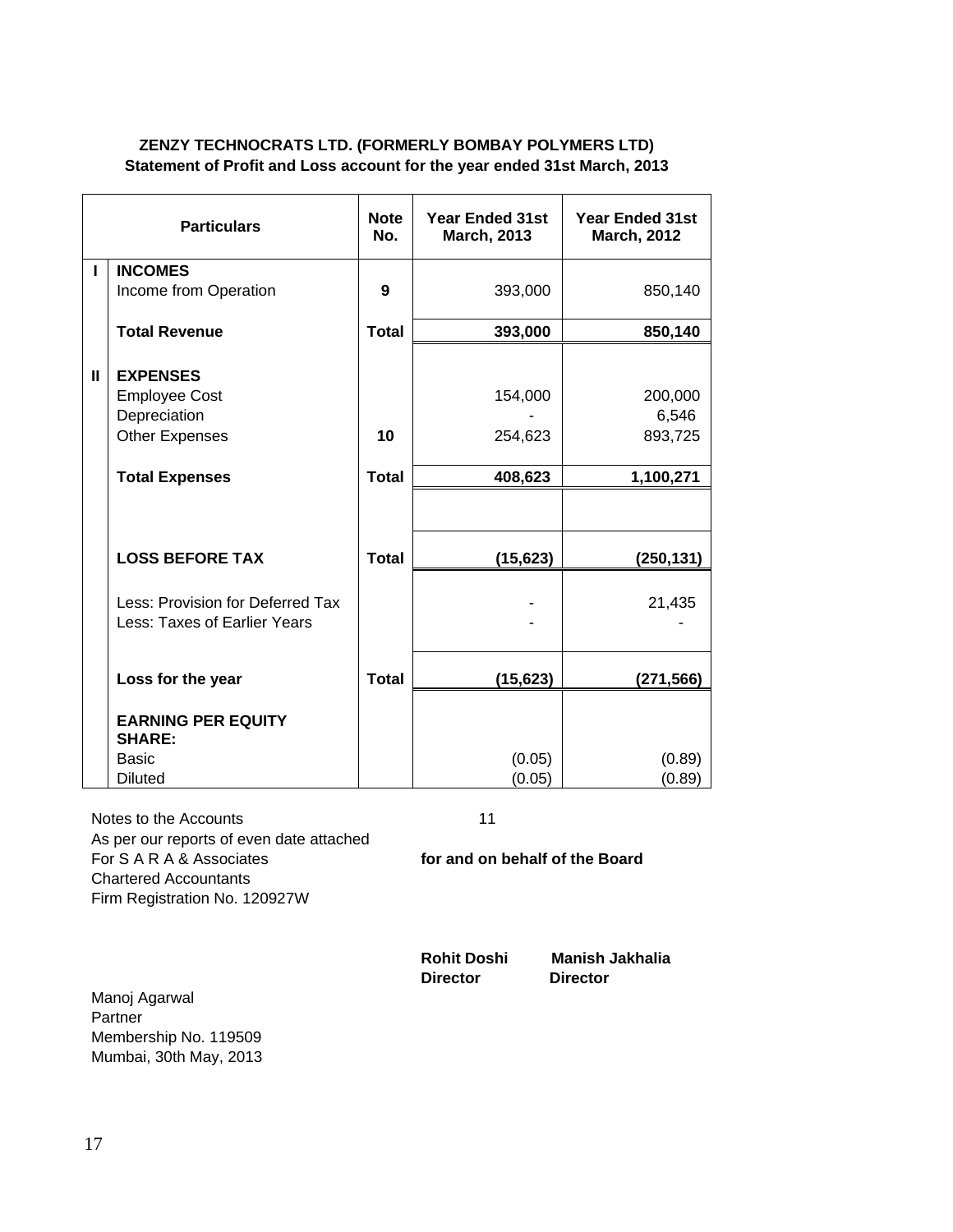# **ZENZY TECHNOCRATS LTD. (FORMERLY BOMBAY POLYMERS LTD)**

## **NOTES TO FINANCIAL STATEMENTS FOR THE YEAR ENDED 31ST MARCH 2013**

|    | <b>Particulars</b>                                                                                |              | As At 31st March,<br>2013 | As At 31st March,<br>2012 |
|----|---------------------------------------------------------------------------------------------------|--------------|---------------------------|---------------------------|
|    | <b>NOTE "1" SHARE CAPITAL</b>                                                                     |              |                           |                           |
|    | <b>AUTHORISED:</b><br><b>EQUITY SHARES</b>                                                        |              |                           |                           |
|    | 30,00,000 Equity Shares of Rs. 10/- each                                                          |              | 30,000,000                | 30,000,000                |
|    |                                                                                                   | <b>Total</b> | 30,000,000                | 30,000,000                |
|    | <b>ISSUED AND SUBSCRIBED AND FULLY</b><br><b>PAID UP</b>                                          |              |                           |                           |
|    | 247500 (P.Y-247500) Equity Shares of Rs.<br>10/- each fully paid up                               |              | 2,475,000                 | 2,475,000                 |
|    | 58733 Equity Shares of Rs. 10/- each fully<br>paid up                                             |              | 587,330                   | 587,330                   |
|    |                                                                                                   | <b>Total</b> | 3,062,330                 | 3,062,330                 |
| Α. | There is no change in Authorised, Issued<br>and Subscribed capital during the year.               |              |                           |                           |
| Β. | SHARES HELD BY HOLDING COMPANY.<br>Singhal Merchandise (India) Pvt Ltd                            |              | 184450                    | 184450                    |
| C. | <b>DETAILS OF SHAREHOLDERS HOLDING</b><br><b>MORE THAN</b><br>5% SHARES IN THE<br><b>COMPANY.</b> |              |                           |                           |
|    | Singhal Merchandise (India) Pvt Ltd                                                               |              | 184450                    | 184450                    |
|    | <b>NOTE "2" RESERVE AND SURPLUS</b>                                                               |              |                           |                           |
|    | <b>SHARE PREMIUM ACCOUNT</b>                                                                      |              |                           |                           |
|    | Balance as per last financial statements<br>ADD: Additions During the year                        |              | 3,817,645                 | 3,817,645                 |
|    | <b>Closing Balance</b>                                                                            | <b>Total</b> | 3,817,645                 | 3,817,645                 |
|    | <b>PROFIT AND LOSS ACCOUNT</b><br><b>Opening Balance</b>                                          |              |                           |                           |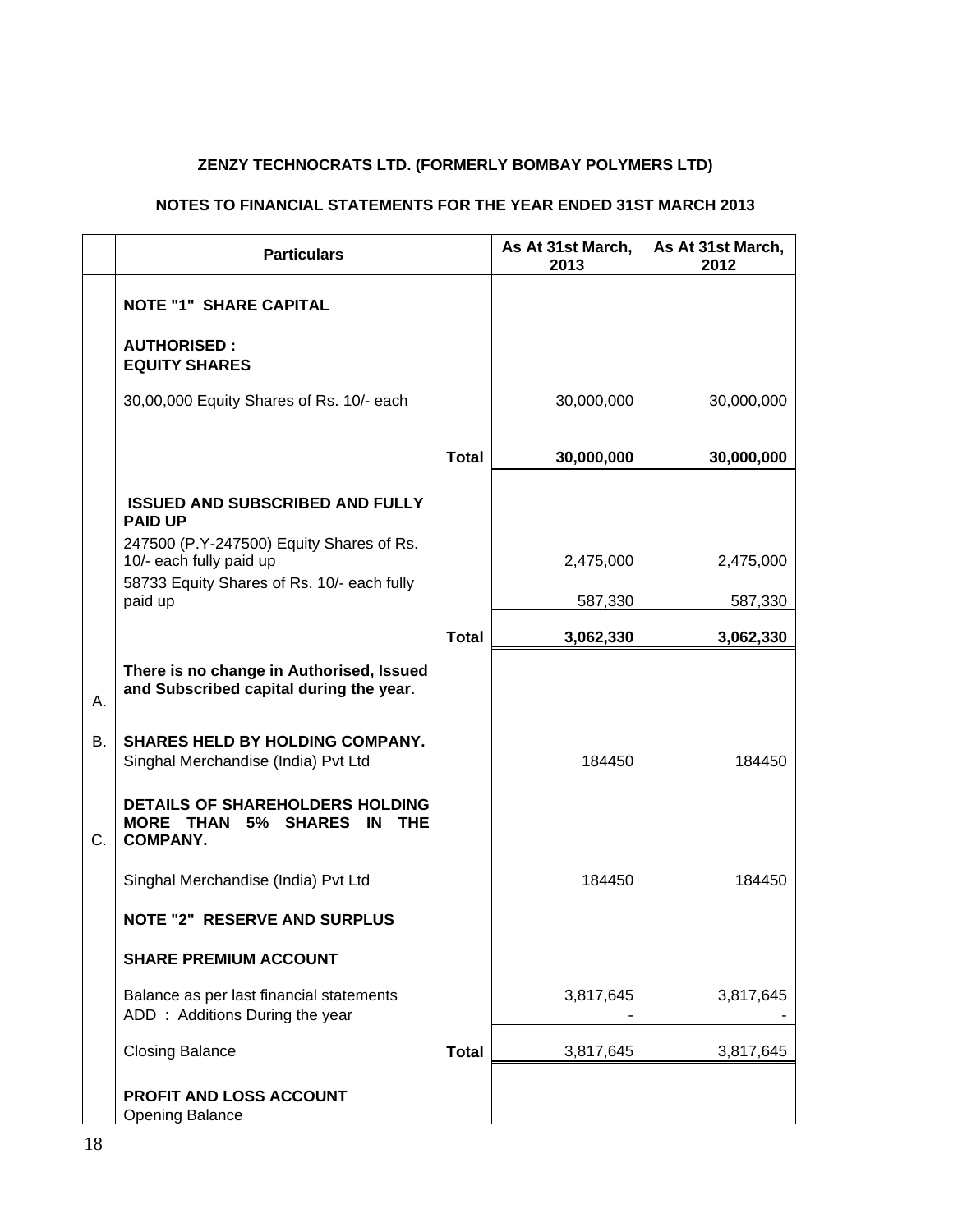|                                                                   |              | 6,540,967  | 6,812,533  |
|-------------------------------------------------------------------|--------------|------------|------------|
| ADD: Additions during the year                                    |              | (15, 623)  | (271, 566) |
| <b>Closing Balance</b>                                            | <b>Total</b> | 6,525,344  | 6,540,967  |
|                                                                   |              |            |            |
| <b>Total Reserves and Surplus</b>                                 | <b>Total</b> | 10,342,989 | 10,358,612 |
| <b>NOTE "3" SHORT - TERM BORROWINGS</b><br><b>Unsecured Loans</b> |              |            |            |
| Others                                                            |              | 1,050,000  | 400,000    |
|                                                                   | <b>Total</b> | 1,050,000  | 400,000    |
| <b>NOTE "4" OTHER CURRENT</b><br><b>LIABILITIES</b>               |              |            |            |
| Other liabilities                                                 |              | 16,963     | 70,000     |
|                                                                   | Total        | 16,963     | 70,000     |
| <b>NOTE "5" OTHER NON-CURRENT</b><br><b>ASSETS</b>                |              |            |            |
| <b>Other Non-Current Assets</b>                                   |              | 485,846    | 522,772    |
|                                                                   | <b>Total</b> | 485,846    | 522,772    |
| <b>NOTE "6" TRADE RECEIVABLES</b><br>More than six months         |              |            |            |
| <b>Others</b>                                                     |              | 36,280     | 772,780    |
| (unsecured, considered good)                                      | <b>Total</b> | 36,280     | 772,780    |
| <b>NOTE "7" CASH AND CASH EQUIVALENTS</b>                         |              |            |            |
| Balance with bank                                                 |              | 856,156    | 43,390     |
| Cash in Hand                                                      |              | 4,000      | 2,000      |
|                                                                   | <b>Total</b> | 860,156    | 45,390     |
| <b>NOTE "8" SHORT-TERM LOAN AND</b><br><b>ADVANCES</b>            |              |            |            |
| Advances recoverable in Cash or in Kind                           |              | 13,090,000 | 12,550,000 |
| (unsecured, considered good)                                      | <b>Total</b> | 13,090,000 | 12,550,000 |
|                                                                   |              |            |            |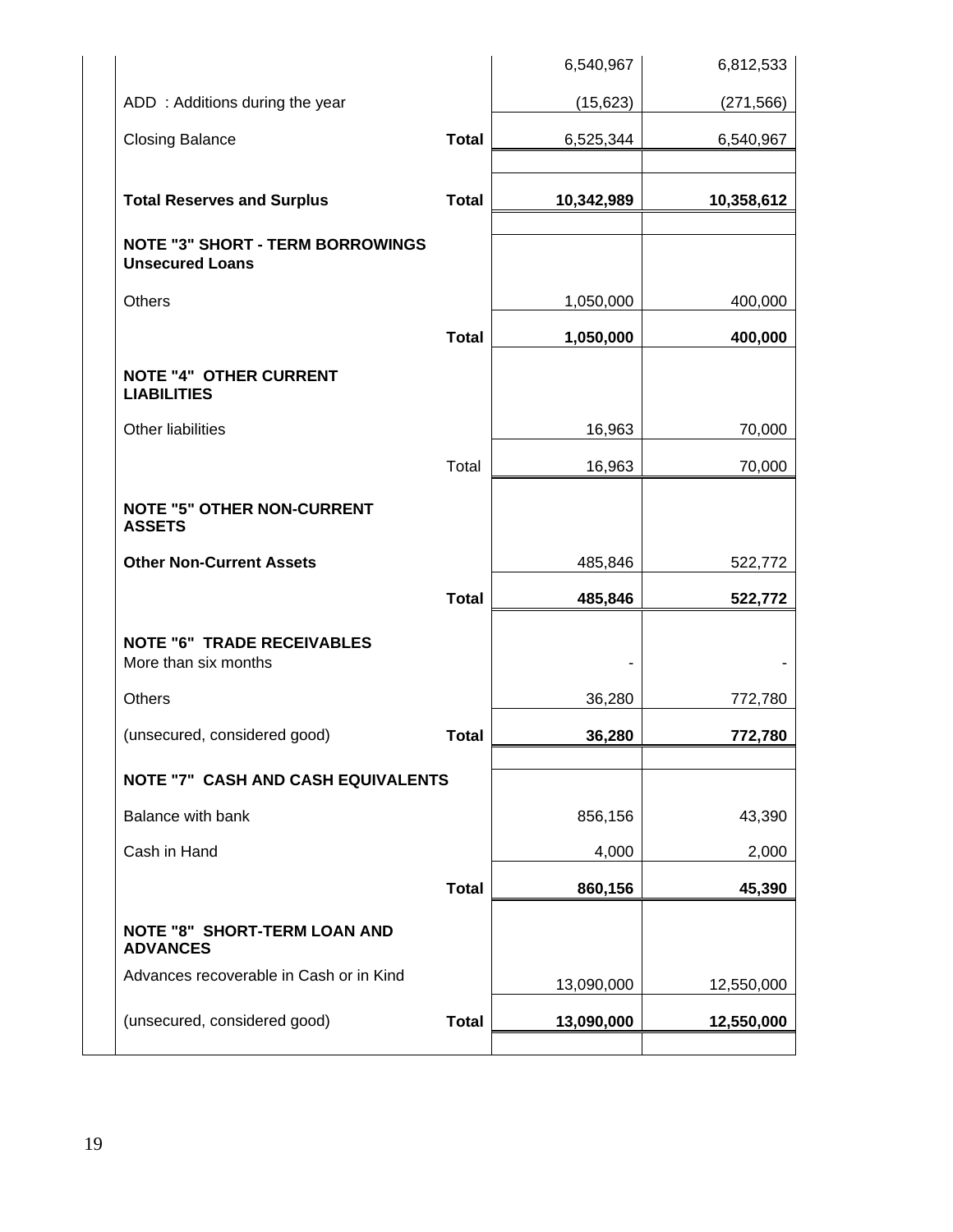#### **ZENZY TECHNOCRATS LTD. (FORMERLY BOMBAY POLYMERS LTD) NOTES TO FINANCIAL STATEMENTS FOR THE YEAR ENDED 31ST MARCH 2013**

| <b>Particulars</b>                     |              | 31st March, 2013 | 31st March, 2012 |
|----------------------------------------|--------------|------------------|------------------|
| <b>NOTE "9" INCOME FROM OPERATIONS</b> |              |                  |                  |
| Income from Operation                  |              | 393,000          | 850,140          |
|                                        | <b>Total</b> | 393,000          | 850,140          |
| <b>NOTE "10" OTHER EXPENSES</b>        |              |                  |                  |
| <b>Listing Expenses</b>                |              | 6,741            | 6,618            |
| Membership and Subscription            |              | 16,854           | 16,545           |
| <b>Professional Fees</b>               |              |                  | 77,758           |
| R & T Fees                             |              | 25,942           | 26,472           |
| <b>SEBI Penalty</b>                    |              |                  | 250,000          |
| <b>Staturory Advertisement Expense</b> |              | 12,463           | 12,630           |
| <b>Other Expenses</b>                  |              | 176,078          | 487,157          |
| <b>Audit Fees</b>                      |              | 16,545           | 16,545           |
|                                        | <b>Total</b> | 254,623          | 893,725          |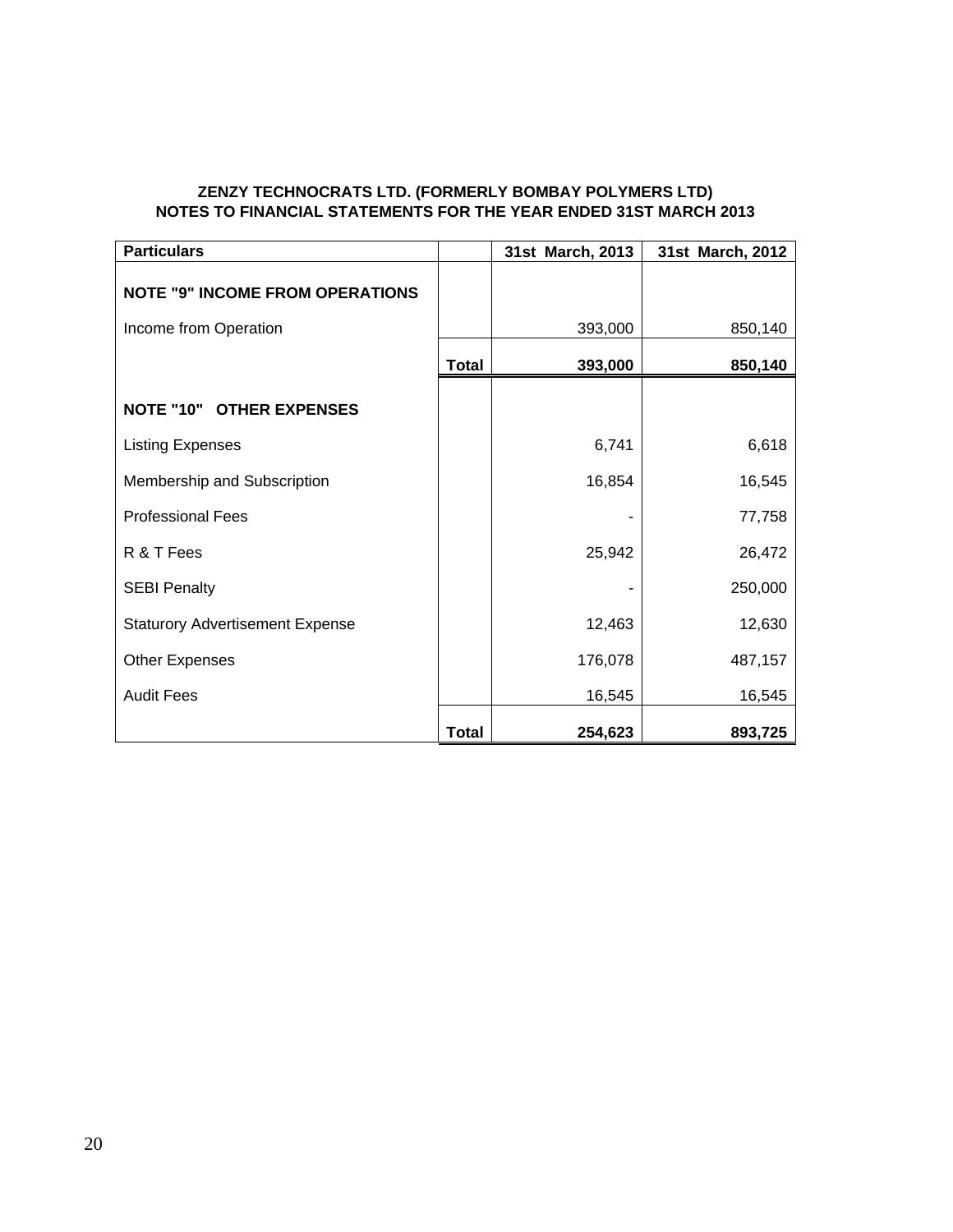#### **ZENZY TECHNOCRATS LIMITED (Formerly Known as Bombay Polymers Limited)**

| <b>PARTICULARS</b>                                                                                   | 31-Mar-13                      | 31-Mar-12                          |
|------------------------------------------------------------------------------------------------------|--------------------------------|------------------------------------|
| A. CASH FLOW FROM OPERATING ACTIVITIES                                                               |                                |                                    |
| Net Profit before tax and extraordinary items<br><b>Adjustment for</b>                               | (15, 623)                      | (250, 131)                         |
| Depreciation<br>Profit on sale of fixed assets                                                       |                                | 6,546                              |
| <b>Total</b>                                                                                         |                                | 6,546                              |
| Operating profit before working capital changes<br><b>Adjustement for</b>                            | (15, 623)                      | (243,585)                          |
| <b>Trade Receivable</b>                                                                              | 736,500                        | (772, 780)                         |
| Short term Loans and Advances                                                                        | (540,000)                      | 35,738                             |
| <b>Other Current liabilities</b>                                                                     | (53,037)                       | (68, 978)                          |
| <b>Working Capital changes</b>                                                                       | 143,463                        | (806, 020)                         |
| <b>Cash Generated From Operation</b>                                                                 | 127,840                        | (1,049,605)                        |
| <b>Income Taxes Paid</b>                                                                             |                                |                                    |
| <b>Cash Flow From Operating Activities</b>                                                           | 127,840                        | (1,049,605)                        |
| <b>B. CASH FLOW FROM INVESTING ACTIVITIES</b>                                                        |                                |                                    |
| <b>Other Non- Current Assets</b>                                                                     | 36,926                         | 431,030                            |
| <b>Cash Flow From Investing Activities</b>                                                           | 36,926                         | 431,030                            |
| <b>C. CASH FLOW FROM FINANCING ACTIVITIES</b>                                                        |                                |                                    |
| <b>Short-Term Borrowings</b>                                                                         | 650,000                        | 400,000                            |
| <b>Cash Flow From Financing Activities</b>                                                           | 650,000                        | 400,000                            |
| Net increase/(decrease) in cash and cash                                                             |                                |                                    |
| Equivalents                                                                                          | 814,766                        | (218, 575)                         |
| Opening balance of Cash and Cash Equivalents                                                         | 45,389                         | 263,964                            |
| <b>Closing Balance Of Cash and Cash Equivalents</b>                                                  | 860,155                        | 45,389                             |
| As per our reports of even date attached<br>For S A R A & Associates<br><b>Chartered Accountants</b> |                                | for and on behalf of the Board     |
| Firm Registration No. 120927W<br>Manoj Agarwal<br>Partner<br>Membership No. 119509                   | Rohit Doshi<br><b>Director</b> | Manish Jakhalia<br><b>Director</b> |
| Mumbai, 30th May, 2013                                                                               |                                |                                    |

**CASH FLOW STATEMENT FOR THE YEAR ENDED MARCH 31,2013**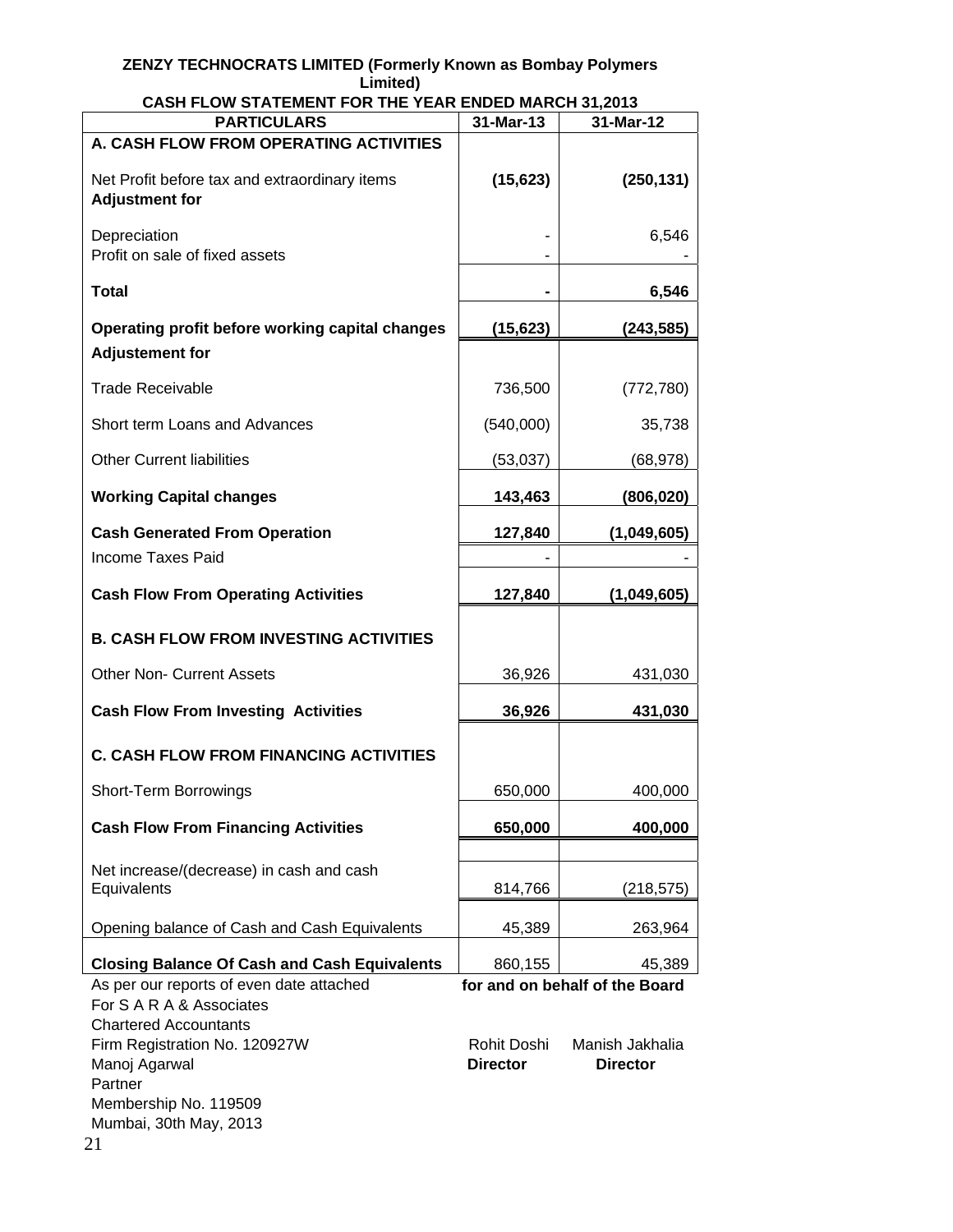#### **Notes forming part of the financial statements as at 31st March, 2013**

**Notes to Accounts** 

#### **NOTE-11**

#### **A. SIGNIFICANT ACCOUNTING POLICIES**

#### 1. **BASIS OF ACCOUNTING**

The financial statements are prepared as a going concern under historical cost convention basis, except those with significant uncertainty, and in accordance with the mandatory accounting standards as specified under Section 211(3C) of the Companies Act, 1956 and other provisions of Companies Act, 1956. Accounting policies not stated explicitly otherwise are consistent with generally accepted accounting principles.

#### 2. **METHOD OF ACCOUNTING**

The company follows mercantile system of accounting and recognizes income and expenses on accrual basis; *however long-term employee benefits are accounted on cash basis.* 

# **RECOGNITION OF INCOME**

Revenue is accounted on accrual basis.

#### 3. **FIXED ASSETS**

Fixed Assets are stated at cost of acquisition or construction (including incidental expenses related to acquisition/ construction and installation of the asset) less accumulated depreciation.

#### 4. **EMPLOYEE BENEFITS**

Short-term employee benefits such as PF, Bonus, and Leave Encashment are accounted on accrual basis.

*The Company has not conducted Actuarial Valuation of long-term employee benefits, hence, present liability towards long-term employee benefits as at 31st March, 2013 has not been*  ascertained and provided which is not in accordance with AS-15 issued by the Institute of *Chartered Accountants of India.* 

#### 5. **PROVISIONS AND CONTINGENT LIABILITIES**

Provisions are recognized when the Company has legal and constructive obligations as a result of a past event, for which it is probable that a cash outflow will be required and a reliable estimate can be made of the amount of the obligation.

Contingent Liabilities are disclosed when the Company has a possible obligation or a present obligation and it is probable that a cash outflow will not be required to settle the obligation.

#### 6. **DEFERRED TAX**

Deferred Tax is recognized, subject to the consideration of prudence, on timing differences being the difference between taxable incomes and accounting income that originate in one period and are capable of reversal in one or more subsequent periods. Deferred Tax Asset is not recognized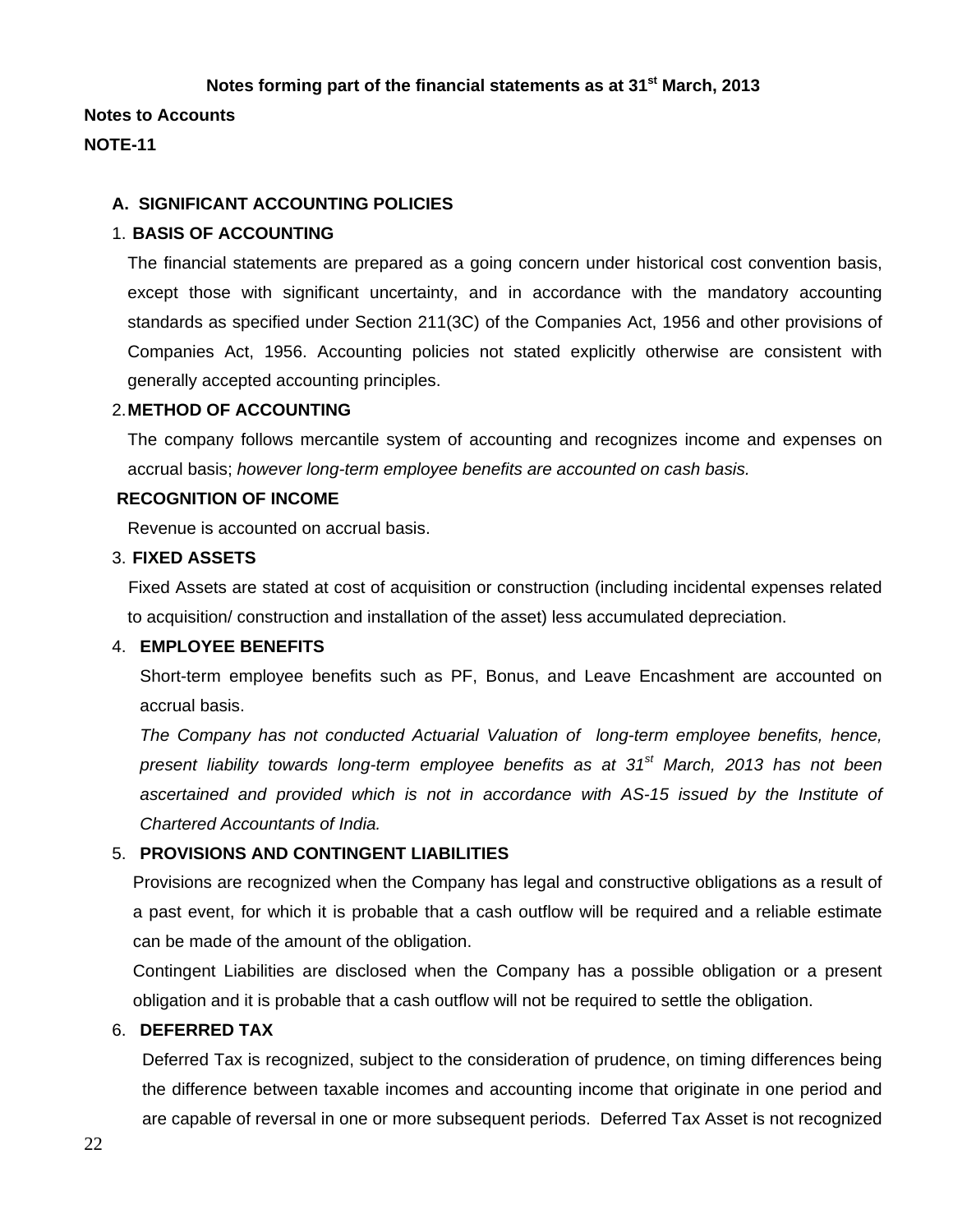unless there are timing differences, the reversal of which will result in sufficient income or there is virtual certainty that sufficient future income will be available against which such deferred tax asset can be realized.

# 7. **CASH AND CASH EQUIVALENT**

Cash and cash equivalent in the cash flow statement comprises cash at bank and in hand and short-term investment with an original maturity of three months or less.

## 8. **IMPAIRMENT OF ASSETS**

The Company assesses at each Balance Sheet date whether there is any indication that any asset may be impaired and if such indication exists, the carrying value of such asset is reduced to its recoverable amount and a provision is made for such impairment loss in the profit and loss account.

# 9. **EARNING PER SHARE**

The earnings per share are calculated by dividing the net profit for the year attributable to the *equity shareholders by the weighted average number of equity shares outstanding during the year. The Company has not issued any potential equity shares and hence the basic and diluted earnings per share are the same.* 

# **B. NOTES TO ACCOUNTS**

- 1. The Company has only one class of equity shares having a par value of Rs. 10 per share. Each Shareholder is eligible for one vote per share. The dividend proposed by the Board of Directors is subject to the approval of shareholders, except in case of interim dividend. In the event of liquidation, the equity shareholders are eligible to receive the remaining assets of the Company, after distribution of all preferential amounts, in proportion of their shareholding.
- 2. In the opinion of the Board, any of the assets other than fixed assets and non-current investment have a value on realization in the ordinary course of business at least equal to the amount at which they are stated *except those disclosed as doubtful*.
- 3. The current liabilities includes the dues of sundry creditors amounting to Rs. Nil (Previous Year Rs. Nil) relating to Micro, Small and Medium Enterprises has been determined to the extent such parties have been identified on the basis of information available with the company. The parties of Micro, Small and Medium Enterprises to whom, the company owe any sum (principal) outstanding for more than forty five days, are Nil. Further interest payable on the said outstanding is Nil.
- 4. Calculation of Basic & diluted earning per share

| <b>Particulars</b>  |       |  | <b>Current</b>                    | <b>Previous Year</b> |
|---------------------|-------|--|-----------------------------------|----------------------|
|                     |       |  | Year                              | (Rs.)                |
|                     |       |  | (Rs.)                             |                      |
| Loss after taxation | (Rs.) |  | 15,623                            | 2,71,566             |
| Weighted            |       |  | average number of shares 3,06,233 | 3,06,233             |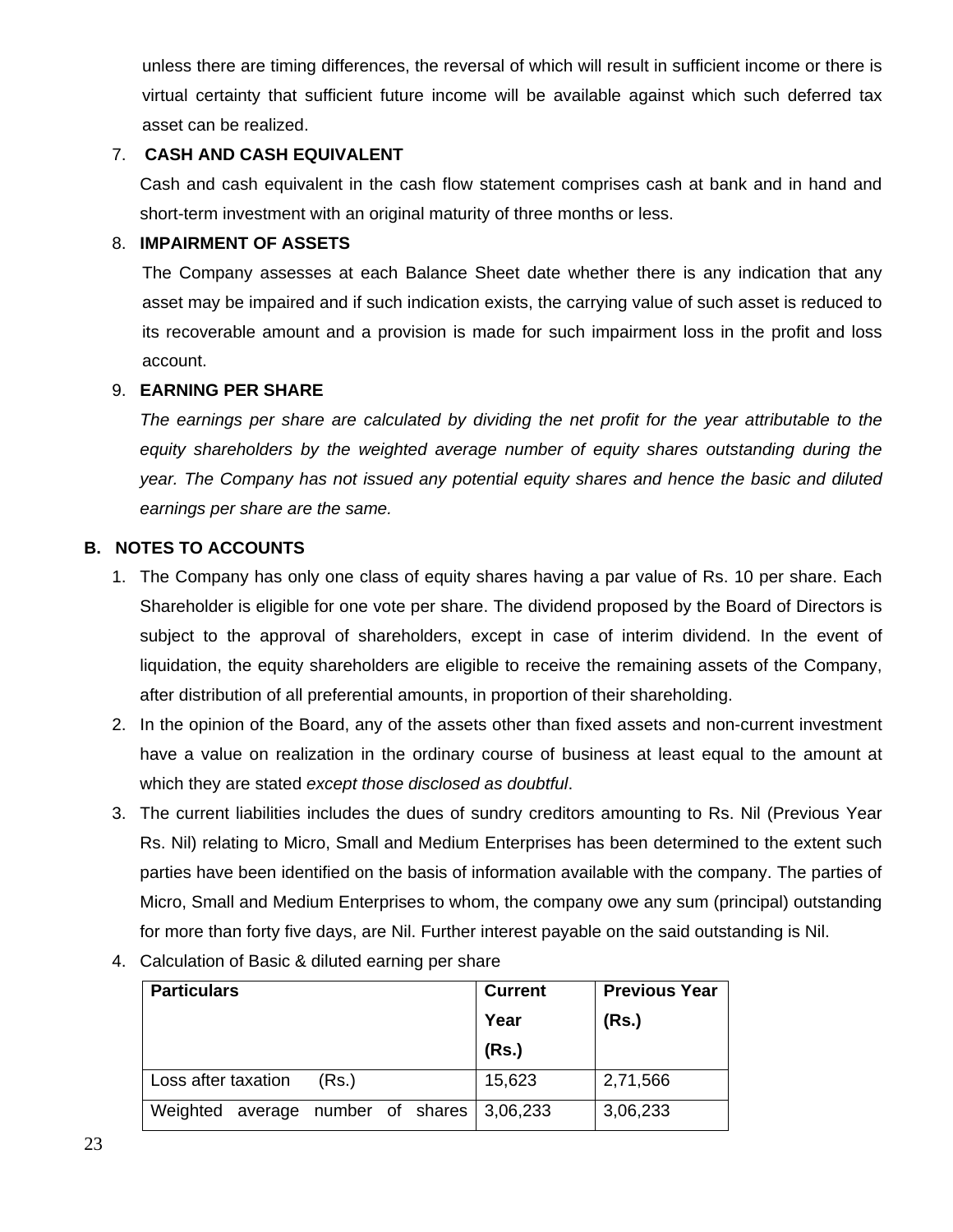| (Nos.)                              |        |        |
|-------------------------------------|--------|--------|
| Nominal value of shares outstanding | 10     | 10     |
| Basic and diluted loss per share    | (0.05) | (0.89) |

- 5. The Additional information to as required by Para 5 of Schedule VI part II of Companies Act is disclosed to the extent applicable.
- 6. Figures of Current Assets, Unsecured Loans and Current Liabilities are stated at book value and are subject to confirmations from the parties.
- 7. Previous year figures have been regrouped/ recast/ reclassified wherever necessary, to conform to current year's classification.

| For S A R A & Associates      | For and on behalf of the Board |                             |
|-------------------------------|--------------------------------|-----------------------------|
| <b>Chartered Accountants</b>  |                                |                             |
| Firm Registration No. 120927W |                                |                             |
|                               |                                | Rohit Doshi Manish Jakhalia |
| Manoj Agarwal                 | <b>Director</b>                | <b>Director</b>             |
| <b>Partner</b>                |                                |                             |
| Membership No. 119509         |                                |                             |
| <b>Mumbai</b>                 |                                |                             |
| 30th May, 2013                |                                |                             |
|                               |                                |                             |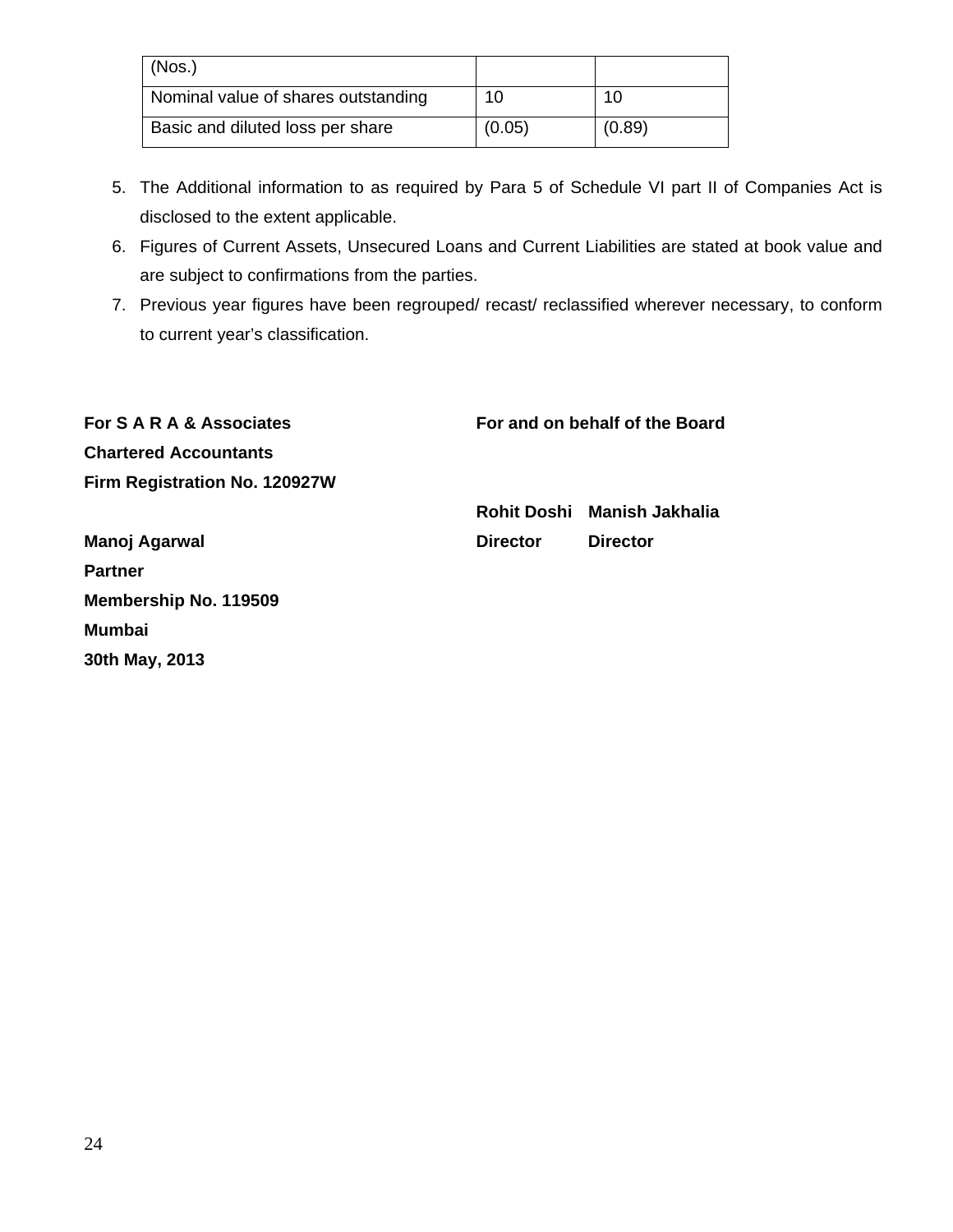# **ATTENDANCE SLIP**

Zenzy Technocrats Limited

**REGD. OFFICE:** Office No. 14, First Floor, Plumber House, 557, J.S.S. Road, Chira Bazar, Mumbai - 400002

Please complete this attendance slip and hand it over at the Registered Office of the Company.

Members of their Proxies are requested to present this form for admission, duly signed in accordance with their specimen signature with the company. The admission will, however, be subject to verification of signature and such other checks, as may be necessary.

I hereby record my presence at the Annual General Meeting of the company on 5<sup>th</sup> July, 2013 at the registered office of the company at 04.30 p.m.

| DPID:                                                  |  | <b>CLIENT ID:</b> |  |
|--------------------------------------------------------|--|-------------------|--|
| NAME AND ADDRESS OF THE SHAREHOLDER (IN BLOCK LETETRS) |  |                   |  |
|                                                        |  |                   |  |
|                                                        |  |                   |  |
| Signature of the Shareholder of proxy                  |  |                   |  |

| <b>PROXY FORM</b><br><b>Zenzy Technocrats Limited</b>                                                                                                                                                                                                                                                                                                                                                                                                                                                                                                                                                               |  |                   |  |                             |  |
|---------------------------------------------------------------------------------------------------------------------------------------------------------------------------------------------------------------------------------------------------------------------------------------------------------------------------------------------------------------------------------------------------------------------------------------------------------------------------------------------------------------------------------------------------------------------------------------------------------------------|--|-------------------|--|-----------------------------|--|
| DPID:                                                                                                                                                                                                                                                                                                                                                                                                                                                                                                                                                                                                               |  | <b>CLIENT ID:</b> |  |                             |  |
| I/We are a series of the contract of the contract of the contract of the contract of the contract of the contract of the contract of the contract of the contract of the contract of the contract of the contract of the contr<br>of<br>being a Member /Members of Zenzy Technocrats<br>hereby<br>appoint<br>Limited<br>οt<br>_____(or failing him) __<br>οf<br>as my/our proxy to attend and vote for me/us and on my/our<br>behalf at the Annual General Meeting of the company to be held on 5 <sup>th</sup> July, 2013 at 04.30 p.m. at the<br>Registered office of the Company and at any adjournment thereof. |  |                   |  |                             |  |
|                                                                                                                                                                                                                                                                                                                                                                                                                                                                                                                                                                                                                     |  |                   |  |                             |  |
| Signed by the said                                                                                                                                                                                                                                                                                                                                                                                                                                                                                                                                                                                                  |  |                   |  | Rs. 1/-<br>Revenue<br>Stamp |  |